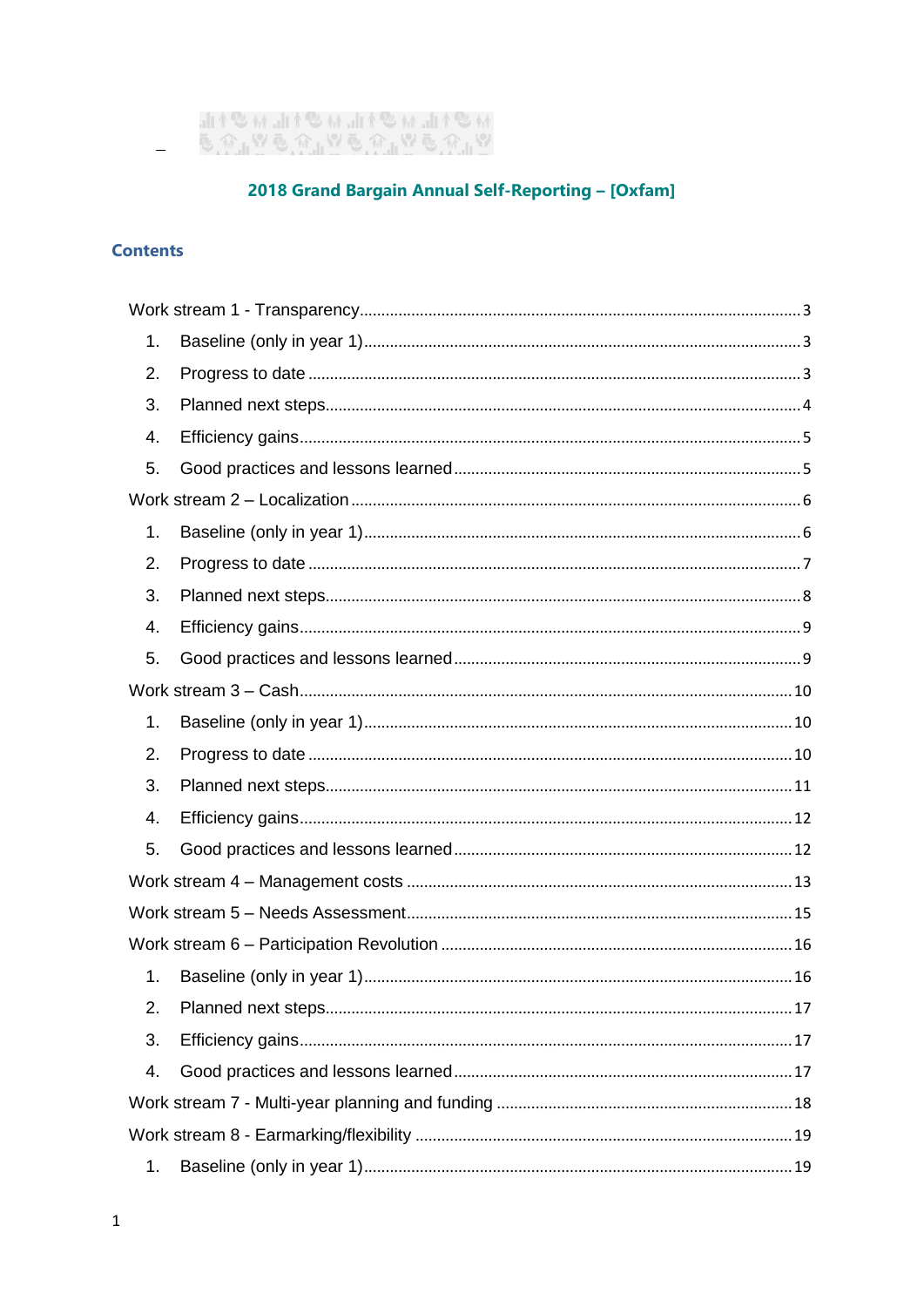| 3. |  |
|----|--|
|    |  |
|    |  |
|    |  |
|    |  |
| 2. |  |
|    |  |
|    |  |
| 5. |  |
|    |  |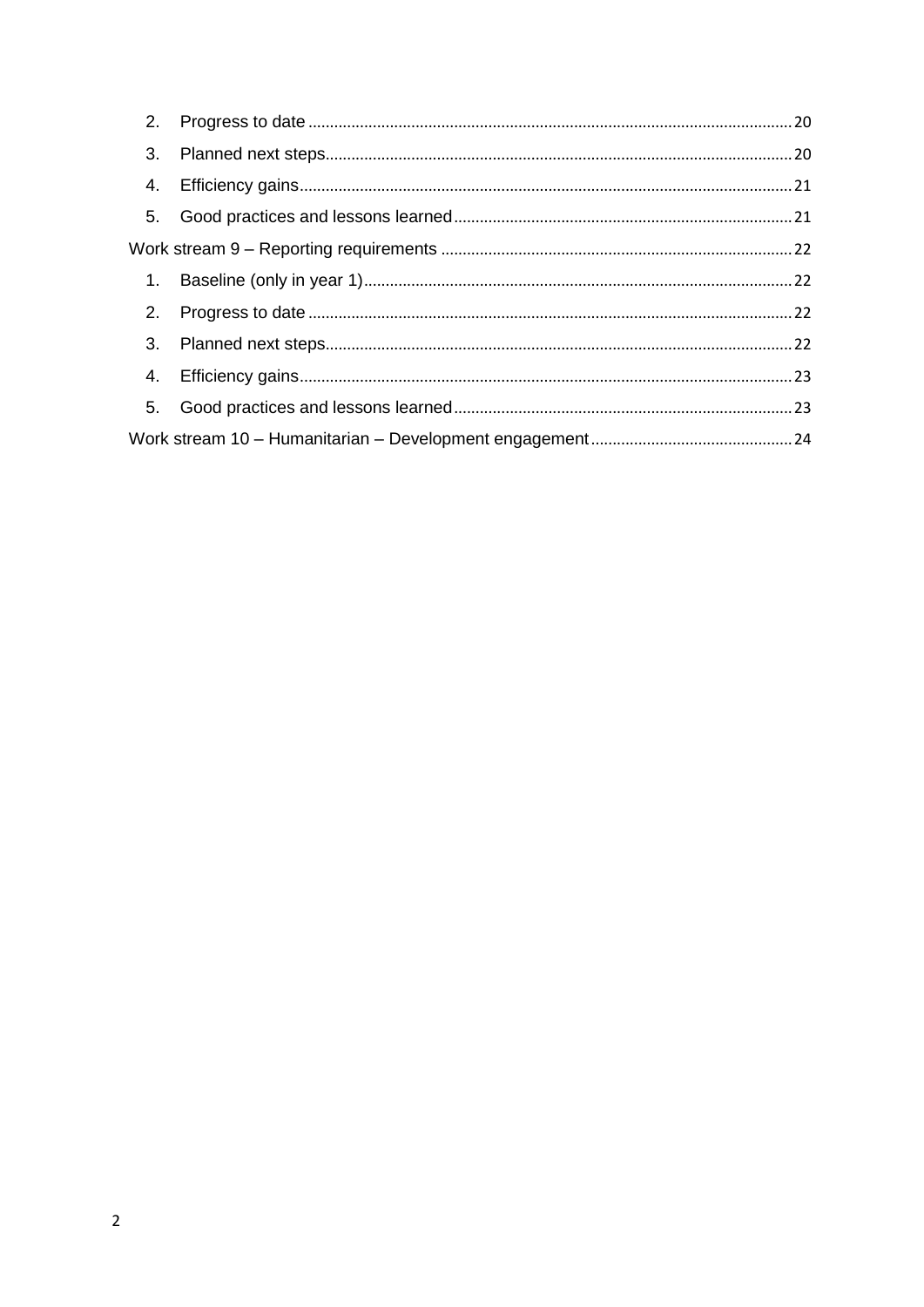### <span id="page-2-0"></span>**Work stream 1 - Transparency**

*Aid organisations and donors commit to:*

- 1. *Publish timely, transparent, harmonised and open high-quality data on humanitarian funding within two years of the World Humanitarian Summit in Istanbul. We consider IATI to provide a basis for the purpose of a common standard.*
- 2. *Make use of appropriate data analysis, explaining the distinctiveness of activities, organisations, environments and circumstances (for example, protection, conflict-zones).*
- 3. *Improve the digital platform and engage with the open-data standard community to help ensure:* - *accountability of donors and responders with open data for retrieval and analysis;*
	- *improvements in decision-making, based upon the best possible information;*
	- *a reduced workload over time as a result of donors accepting common standard data for some reporting purposes; and*
	- *traceability of donors' funding throughout the transaction chain as far as the final responders and, where feasible, affected people.*
- 4. *Support the capacity of all partners to access and publish data.*

**Transparency work stream co-conveners reporting request:** How will you use the data from IATI within your organization including, for example, for monitoring, reporting and vis-à-vis other Grand Bargain commitments?

### <span id="page-2-1"></span>**1. Baseline (only in year 1)**

Where did your organisation stand on the work stream and its commitments when the Grand Bargain was signed?

In February 2017 when Oxfam endorsed the Grand Bargain, only an average of 45% of programme expenditure was declared in IATI for three out of the 10 Oxfam affiliates who provide these business support functions to other affiliates in the Oxfam confederation as follows (ODK = Oxfam Denmark, ONL = Novib, OGB = Great Britain):

| Affiliate, | Records | Coverage | <b>Timeliness</b> | Forward-    | Comprehensiveness, GB and C4C |           |           |           |           |
|------------|---------|----------|-------------------|-------------|-------------------------------|-----------|-----------|-----------|-----------|
| Version    |         | $(\%)$   |                   | looking     | Hum                           | Hum       | Org       | DAC       | Type      |
|            |         |          |                   |             | Tag                           | Scope     | Type      | 5         | Class     |
| <b>ODK</b> | 5       | ± 15     | Quarterly         | $\mathbf 0$ | <b>No</b>                     | <b>No</b> | No        | Yes       | <b>No</b> |
| 2.02       |         |          |                   |             |                               |           |           |           |           |
| <b>OGB</b> | 2,600   | ± 60     | Quarterly         | $\Omega$    | <b>No</b>                     | <b>No</b> | <b>No</b> | <b>No</b> | <b>No</b> |
| 1.03       |         |          |                   |             |                               |           |           |           |           |
| <b>ONL</b> | 3,300   | ± 60     | Daily             | Limited     | <b>No</b>                     | <b>No</b> | No        | Yes       | <b>No</b> |
| 2.02       |         |          |                   |             |                               |           |           |           |           |

# <span id="page-2-2"></span>**2. Progress to date**

Which concrete actions have you taken (both internally and in cooperation with other signatories) to implement the commitments of the work stream?

During the last 12 months, a fourth Oxfam affiliate, OUS, started publication, and Oxfam GB upgraded its publication to IATI standard 2.02. As of January 2018:

| Affiliate, | Records | Coverage      | Timeliness | Forward-   Comprehensiveness, GB and C4C |            |       |                 |         |                  |
|------------|---------|---------------|------------|------------------------------------------|------------|-------|-----------------|---------|------------------|
| Version    |         | $\frac{1}{2}$ |            | looking                                  | <b>Hum</b> | Hum   | O <sub>rq</sub> | DAC DAC | $\mathsf{v}$ vpe |
|            |         |               |            |                                          | Tao        | Scope | $\tau$ vpe      |         | Class            |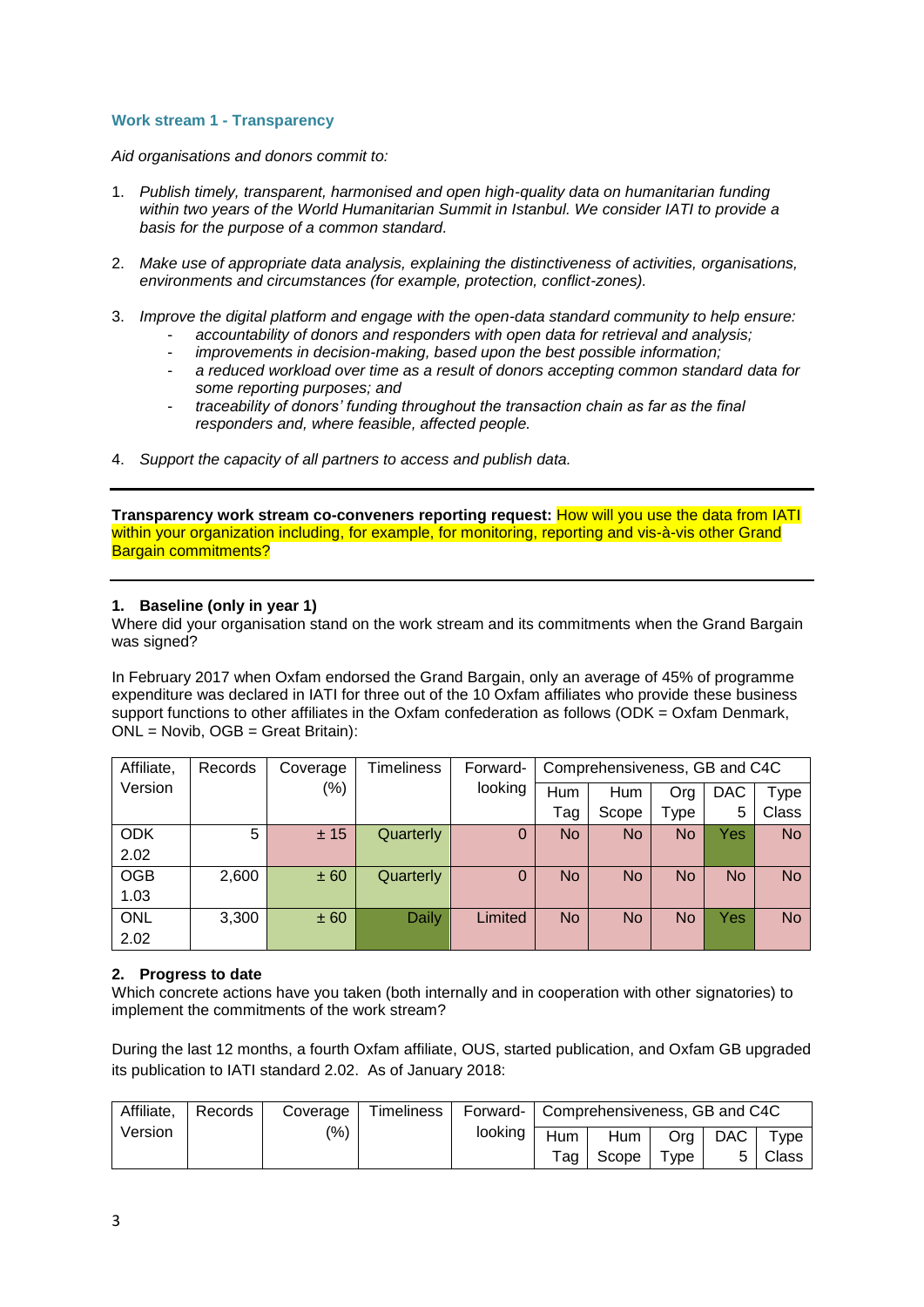| <b>ODK</b> | 5     | ± 15 | Quarterly    | 0  | No  | <b>No</b> | No | Yes       | <b>No</b> |
|------------|-------|------|--------------|----|-----|-----------|----|-----------|-----------|
| 2.02       |       |      |              |    |     |           |    |           |           |
| <b>OGB</b> | 2,829 | ± 60 | Quarterly    | 0  | No  | <b>No</b> | No | <b>No</b> | <b>No</b> |
| 2.02       |       |      |              |    |     |           |    |           |           |
| <b>ONL</b> | 3,731 | ± 62 | <b>Daily</b> | 16 | Yes | <b>No</b> | No | Yes       | <b>No</b> |
| 2.02       |       |      |              |    |     |           |    |           |           |
| <b>OUS</b> |       | ±1   | Quarterly    | 0  | Yes | <b>No</b> | No | Yes       | <b>No</b> |
| 2.02       |       |      |              |    |     |           |    |           |           |

Both OUS and Oxfam Novib (ONL) became members of IATI and participated in the IATI member assembly in October 2017. Both are also actively participating in the Member Assembly Data Use Task Force.

# <span id="page-3-0"></span>**3. Planned next steps**

What are the specific next steps which you plan to undertake to implement the commitments (with a focus on the next 2 years)?

Our aim is to get at least the five Oxfams who between them manage the programmes in over 90% of countries to upgrade their data to IATI standard. These are Oxfams Novib, America, Australia, Intermon (Spain), and GB. Oxfams Belgium and Quebec manage a very small number of countries.

A further overall aim is to generate a conversation about the timeliness of data. While quarterly updates are requested as standard, the speed with which information is generated in humanitarian situations should require us to update humanitarian information much more regularly to maximise its usefulness for decision-making. We are keen to strive for daily updating – so far only Oxfam Novib has achieved this.

- Oxfam Intermon (Spain) and Oxfam Australia have begun the process now
- Oxfam Belgium is preparing its publication of Belgium Government-funded projects by April 2018
- Oxfam Novib is preparing to update its data to include the Humanitarian Tag, a more precise way of distinguishing activities. Oxfam Novib will also split its publication into two smaller data sets to allow for proper dashboarding within the IATI and Grand Bargain dashboards
- A specific *IATI – Grand Bargain / Charter for Change* data tracking and transparency taskforce is being created within the Oxfam confederation (under its internal group looking at management and information systems – OneMIS)
- The Grand Bargain has facilitated an internal push to increase the number of Oxfam affiliates publishing to:
	- o Increase the volume of records published
	- $\circ$  Increase the coverage, timeliness and the use of the Humanitarian Tag, humanitarian scope, and DAC 5 classification
	- o Seek better granularity in organization type distinction.

In addition to adopting the Humanitarian Tag, Oxfam still needs to be able to distinguish the following organization types to be able to report properly on its commitments towards the Grand Bargain and Charter for Change, preferably in IATI: Distinctions are essential for:

| National NGOs/civil society organisations (CSOs) |
|--------------------------------------------------|
| Local NGOs/civil society organisations (CSOs)    |
| Red Cross/Red Crescent National Societies        |
| National governments                             |
| Local governments                                |

…and would be advantageous for: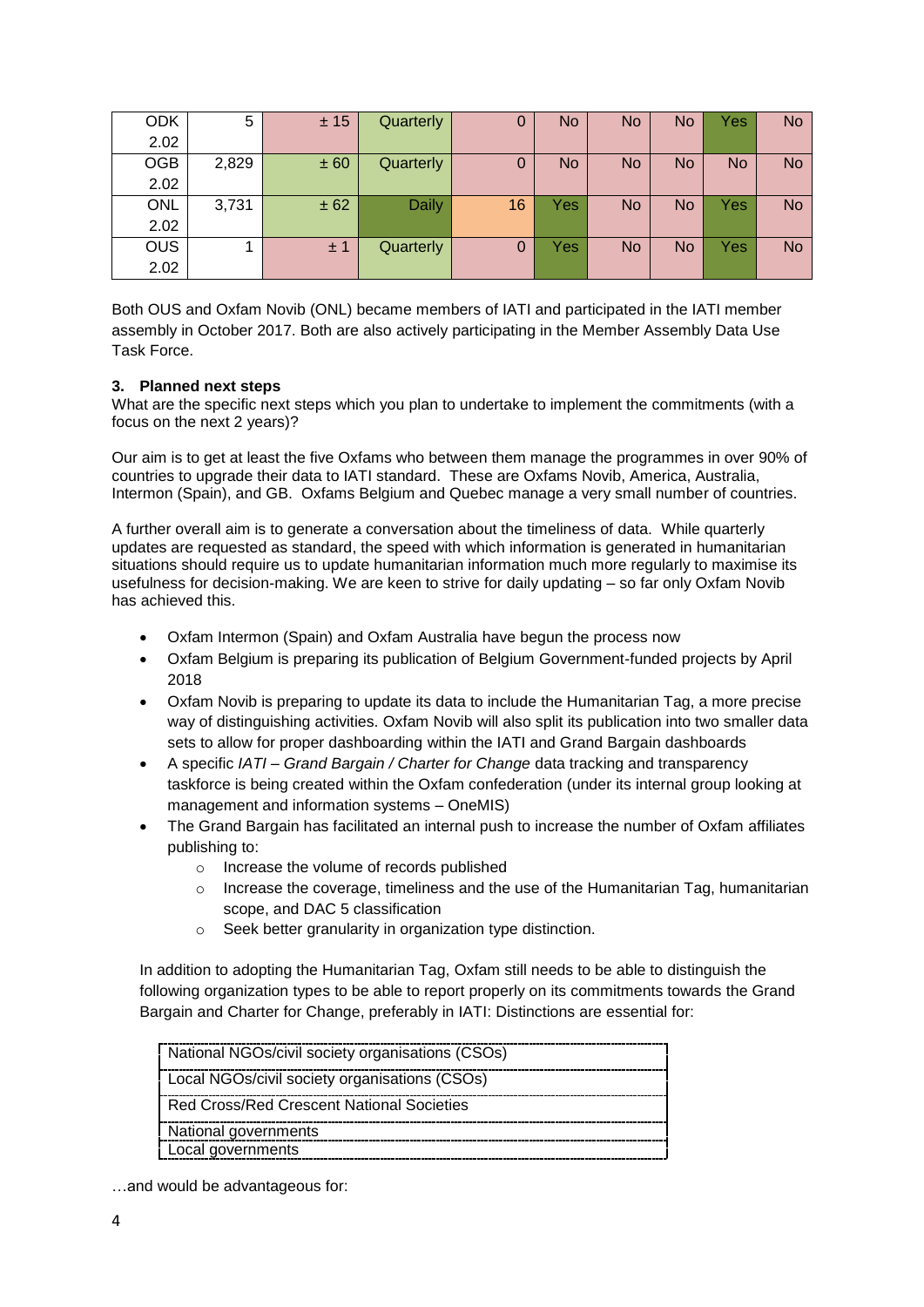| Local and national private sector organisations   |
|---------------------------------------------------|
| Affiliated national and local organisations       |
| Southern international NGOs                       |
| : International NGOs                              |
| Multilateral organisations                        |
| International Red Cross and Red Crescent Movement |

# Tactics to achieve planned progress:

- Take stock of each affiliate's ability to meet categorization requirements (IATI, Grand Bargain, Global Output Reporting)
	- C4C/GB data tracking requirements (for the 5 biggest affiliates)
	- IATI data publishing commitments (all affiliates)
- Identify and internally promote the benefits to Oxfam of data use opportunities based on IATI, Grand Bargain and Global Output Reporting
- Prioritise systems adaptation requirements (desirable vs essential)
- Define and resource systems adaptation needs
- Improve accuracy in reporting on humanitarian funding of local and national partners
- Integrate WHS reporting requirements into OI Data Layer/ERP design/scope and other OI/confederation-wide reporting tools

The Datahub project will be reported on next year. Linking closely to Workstream 1, this project will involve the creation of a repository of useful country level anonymised data (not subject to GDPR). It will act as a bridge between Datahub & HDX, and will be used at country level.

### A note about commitment 4 – supporting partners' capacity to access and publish data

To date this has been tricky, and previous efforts to impose an obligation on local organisations to publish their data have been reformulated to seek to 'encourage' instead. Oxfams America and Novib are part of a data use taskforce which is setting up a mechanism with a budget for training and giving guidance to partners, and we are keen for this to be an inter-agency joint effort with a single suite of training materials to offer. We need to collectively understand the business advantages of the increased transparency this would bring, but while we can make positive progress with larger partners it will be a longer process to bring smaller, less well resourced organisations on board.

# <span id="page-4-0"></span>**4. Efficiency gains**

Please indicate, qualitatively, efficiency gains associated with implementation of GB commitments and how they have benefited your organisation and beneficiaries.

It is too early to identify efficiency gains. However, we are optimistic that as open data reporting matures and becomes more commonly adopted across the sector, we will all benefit from access to the same data in a uniform format across languages, cultures etc.

# <span id="page-4-1"></span>**5. Good practices and lessons learned**

Which concrete action(s) have had the most success (both internally and in cooperation with other signatories) to implement the commitments of the work stream? And why?

In principle, we have found that commitment and political endorsement of commitments, and practical prioritization and resourcing to achieve them, are too often different things. We need to continually advocate for improved data quality and greater data use as they are highly interlinked.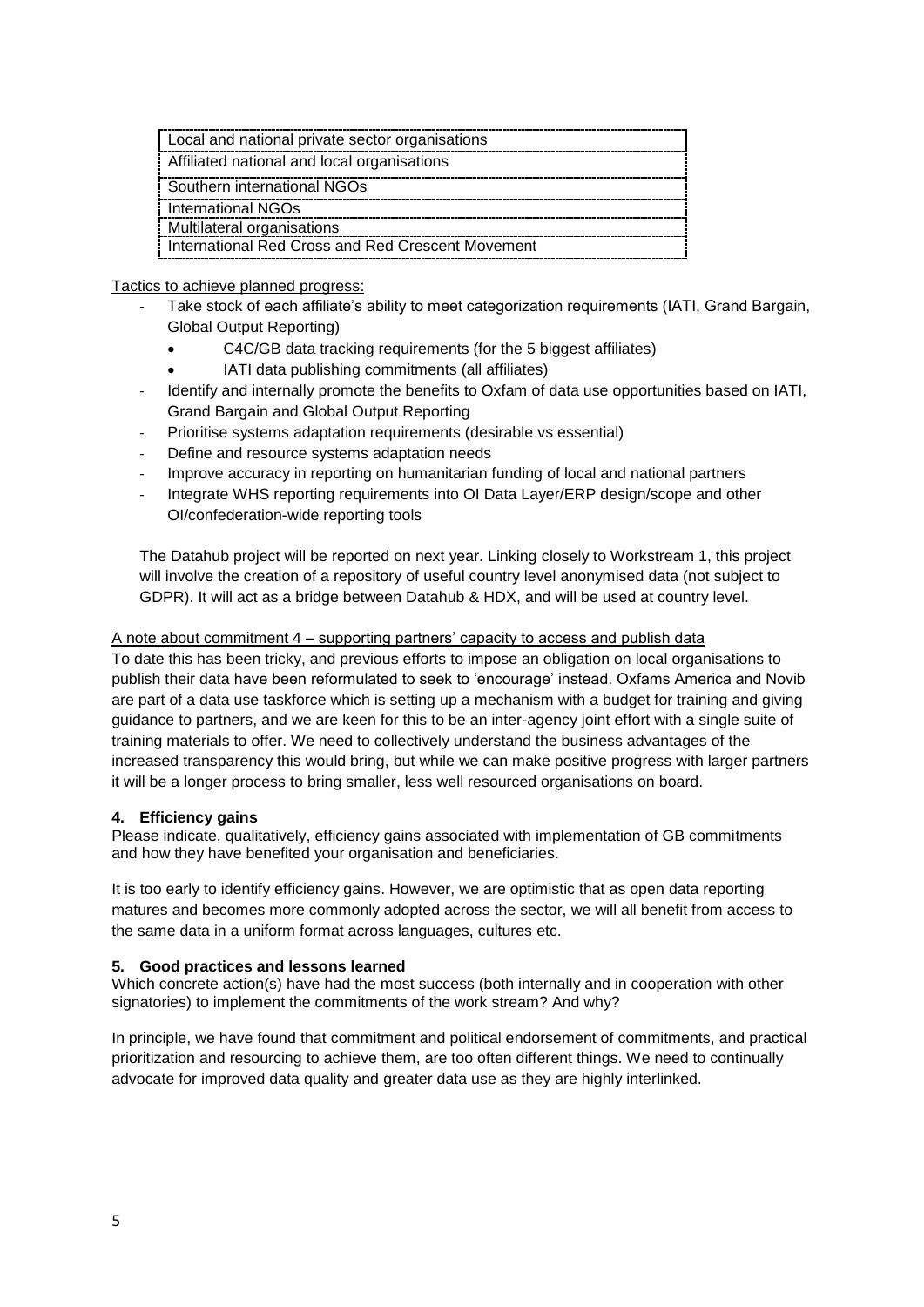### <span id="page-5-0"></span>**Work stream 2 – Localization**

*Aid organisations and donors commit to:*

- 1. *Increase and support multi-year investment in the institutional capacities of local and national responders, including preparedness, response and coordination capacities, especially in fragile contexts and where communities are vulnerable to armed conflicts, disasters, recurrent outbreaks and the effects of climate change. We should achieve this through collaboration with development partners and incorporate capacity strengthening in partnership agreements.*
- 2. *Understand better and work to remove or reduce barriers that prevent organisations and donors from partnering with local and national responders in order to lessen their administrative burden.*
- 3. *Support and complement national coordination mechanisms where they exist and include local and national responders in international coordination mechanisms as appropriate and in keeping with humanitarian principles.*
- 4. *Achieve by 2020 a global, aggregated target of at least 25 per cent of humanitarian funding to local and national responders as directly as possible to improve outcomes for affected people and reduce transactional costs.*
- 5. *Develop, with the Inter-Agency Standing Committee (IASC), and apply a 'localisation' marker to measure direct and indirect funding to local and national responders.*
- 6. *Make greater use of funding tools which increase and improve assistance delivered by local and national responders, such as UN-led country-based pooled funds (CBPF), IFRC Disaster Relief Emergency Fund (DREF) and NGO- led and other pooled funds.*

**Localisation work stream co-conveners reporting request:** What percentage of your humanitarian funding in 2017 was provided to local and national responders (a) directly (b) through pooled funds, or (c) through a single intermediary?<sup>1</sup>

#### <span id="page-5-1"></span>**1. Baseline (only in year 1)**

Where did your organisation stand on the work stream and its commitments when the Grand Bargain was signed?

In May 2016, Oxfam's commitments to further increase support to local and national first responders were fully in line with the existing Oxfam Strategic Plan (2013-2019) and Humanitarian strategy to 'deliver more effective crisis response, both through Oxfam's own capacity and increasingly through the capacity of other organizations, partners and communities'. We recognized the value of making external commitments to ensure that, despite competing pressures, both internal and external, we would continue to challenge ourselves to deliver change. On specific commitments within the GB Workstream 2:

- **Measure 1***:* Prior to, and at the time of the WHS, Oxfam had developed and begun implementing large multi-year projects that invest in the institutional capacities of local and national responders – examples are the Protection in Practice [\(PiP\)](https://reliefweb.int/sites/reliefweb.int/files/resources/DEPP%20Protection%20in%20Practice%20Learning%20Snapshot.pdf) project (Myanmar, Lebanon, DRC, South Sudan, Philippines), the [Financial Enablers](https://startnetwork.org/start-engage/financial-enablers) project (Philippines) and the Empowering Local and National Humanitarian Actors [\(ELNHA\)](https://www.oxfamnovib.nl/donors-partners/about-oxfam/projects-and-programs/elnha.html) project (Bangladesh, Uganda).
- **Measure 2***:* Oxfam had been contributing to a better understanding of partnership barriers within the sector through various research, firstly in consortia with the *Missed Opportunities* series, and then with our own independent research paper, *Turning the Humanitarian System on its Head,* published in July 2015. Some of this learning, along with country-level experience, translated into

1

<sup>&</sup>lt;sup>1</sup> The "Identified Categories for Tracking Aid Flows" document agreed through silence procedure ([available here\)](https://interagencystandingcommittee.org/grand-bargain-hosted-iasc/documents/categories-tracking-funding-flows) provides relevant definitions. The detailed data collection form [\(available here\)](https://interagencystandingcommittee.org/grand-bargain-hosted-iasc/documents/localization-data-collection-form) may also assist you in responding to this question. Returning this form with your self report is optional, but encouraged.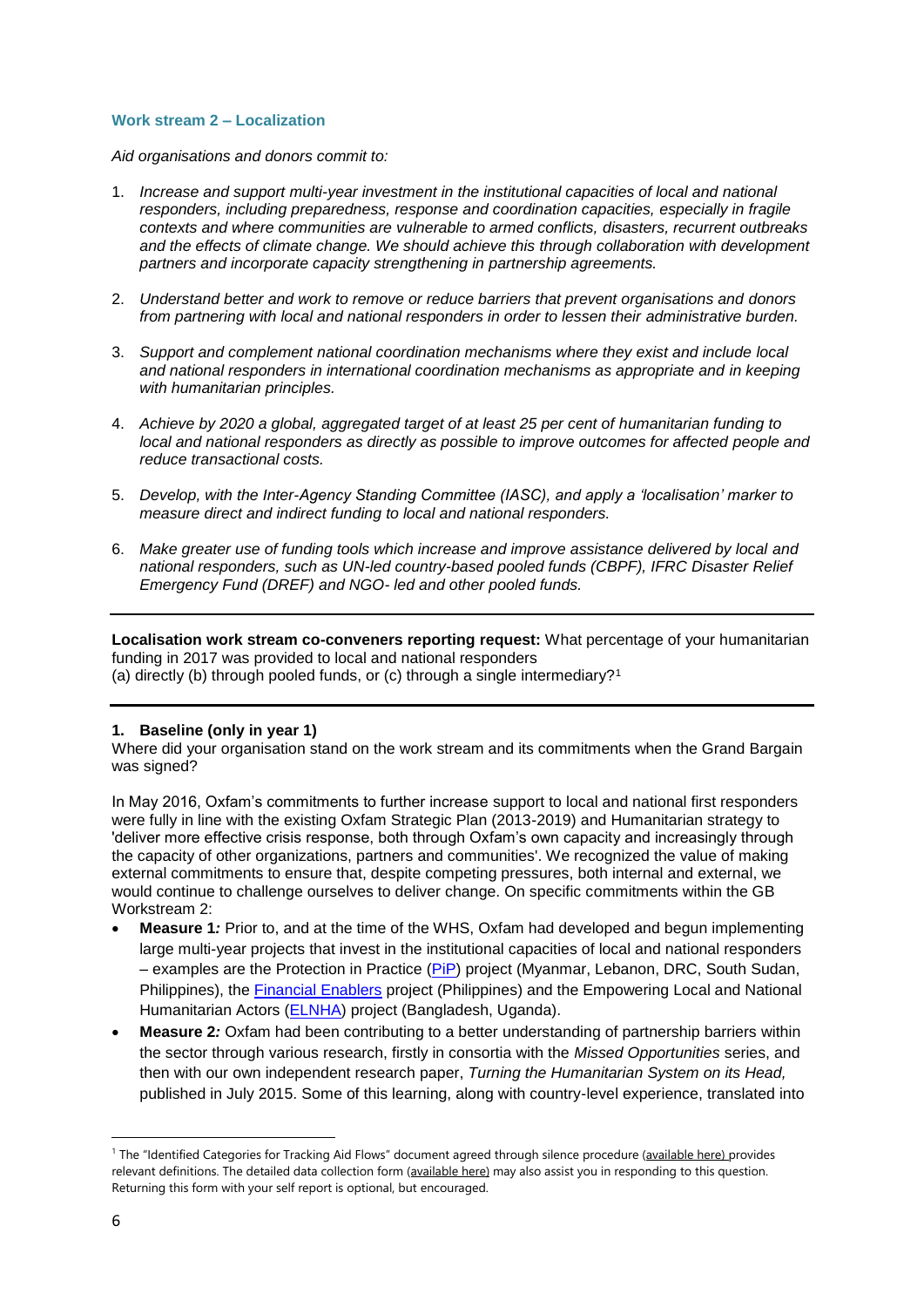some countries (Kenya, and many countries in Southern Africa and Asia) shifting Oxfam's approach to one of convening, enabling, brokering and backstopping where necessary. However, neither the research nor experience were systematically shared or analyzed to inform a confederation-wide understanding on blockers and enablers – as partnering with local and national responders, although embedded in the Oxfam Strategy, was not yet an operational priority.

- **Measure 3:** Contributions for this measure were built into the design of all the previously mentioned multi-year localization programs. In addition, some country offices had been advocating on the inclusion of local or national organizations in the national cluster and HCT's. Again, this was done ad-hoc, rather than in a confederation-wide approach.
- **Measure 4:** In 2015, Oxfam first collected data on % of humanitarian spend going to Local Actors as part of the *Turning the Humanitarian System on its Head* research report. The report arrived at an average of 24% of Oxfam's humanitarian spend going to Local Actors, averaging across 3 fiscal years (FY 12-13, FY 13-14, and FY 14-15), and included funding going to government agencies.
- **Measure 5:** Setting aside the Localization Marker itself (which had not begun), Oxfam's contribution to the discussion of tracking funding to local and national responders, at the time of WHS, was via the *Turning the Humanitarian System on its Head* research report (prior to WHS, few agencies were attempting to calculate funding to local actors at the global level).
- **Measure 6:** Oxfam's work on this measure was limited and included, primarily, our engagement within the NGO Pooled Fund Working Group (Maya and Ben), where greater accessibility to UN led pooled funds (both CBPFs and CERF) was part of ongoing discussion and advocacy. At the country level, a new funding tool had been written into the ELNHA program, to be trialled in Uganda and Bangladesh.

# <span id="page-6-0"></span>**2. Progress to date**

Which concrete actions have you taken (both internally and in cooperation with other signatories) to implement the commitments of the work stream?

Oxfam has defined, internally, a strategy to invest in local and national responders by:

- building on local capacity to respond (strength), shape and influence their sector (voice), and
- creating (space) and support for local leadership in international humanitarian architecture,
- challenging and transforming our policies, management systems, program/policy approaches, and ways of working (internal change)

To guide and support in strategic implementation, including the necessary senior leadership for delivery and a culture shift within the organization, two internal coordination groups have been set up – a working group and a governance group. These groups meet regularly to check in on progress against the vision. One full-time staff member (Saskia Harmsen) has been recruited to act as a focal point and driver, across the confederation, of our internal change processes within the strategy.

Two flagship programs (previously mentioned) have been established:

- 1. Empowering Local and National Humanitarian Actors Program (ELNHA) in Uganda and Bangladesh, which began in 2016 and is currently in its final year. Funded by IKEA Foundation.
- 2. Financial Enablers in the Philippines, which began before the WHS, is in its final months. A consortium project involving Oxfam GB, Tearfund, Christian Aid, under the Disasters Emergencies and Preparedness Programme funded by DfID. As part of the START Network capacity development portfolio.

These programs have, in turn, influenced the development of new programs and strategies for work, as interest has spread within the organization, through contextual shifts and internal drivers: In at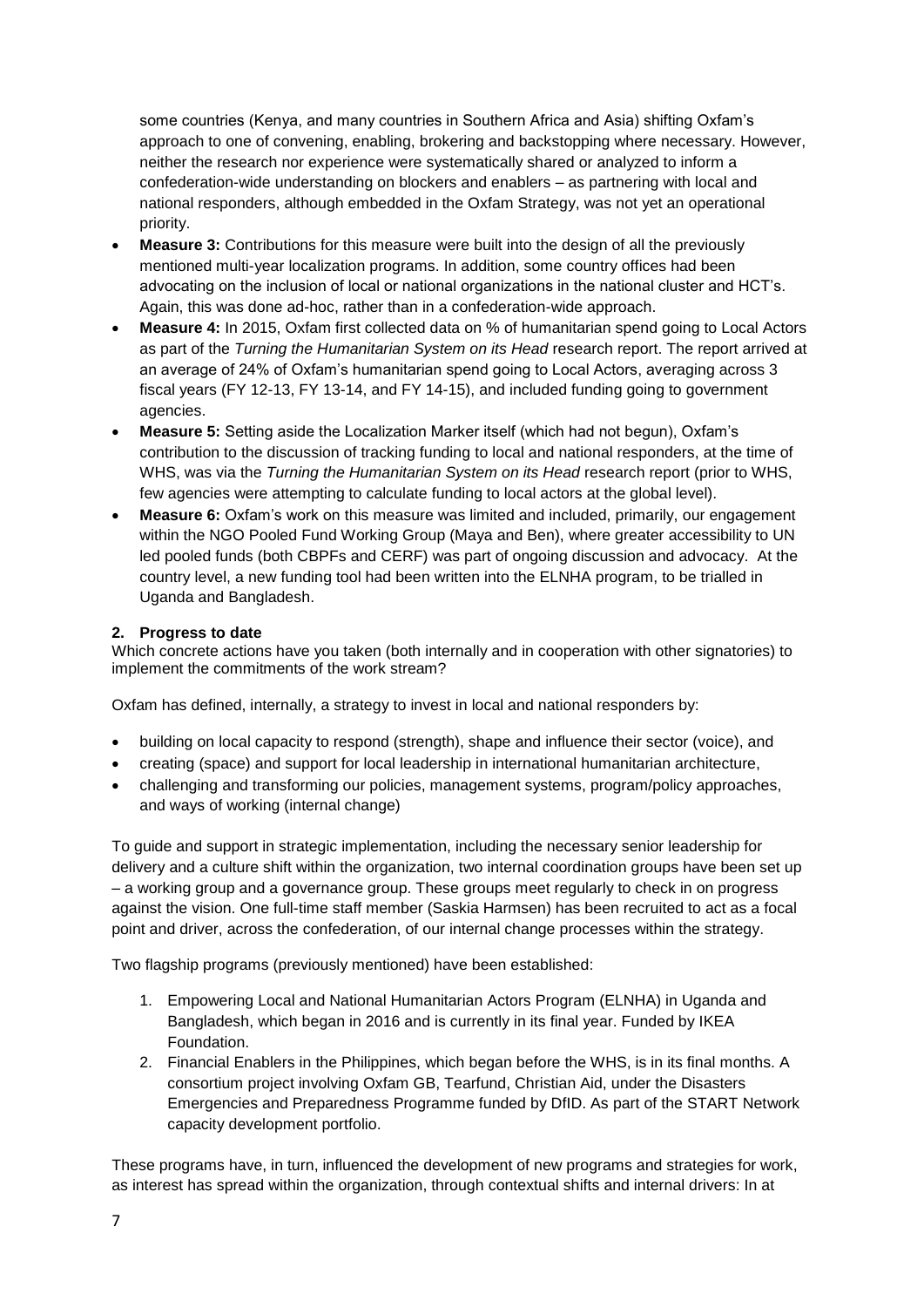least 13 countries across Oxfam, there exists funding and staff to facilitate and promote local and national actors leadership capacity in humanitarian responses (DRC, Uganda, Tanzania, Burundi, Bangladesh, Philippines, Myanmar, Iraq, Yemen, El Salvador, Burkina Faso, Senegal). 14 other countries have interest and engagement, although not always sustained (more opportunistic) or for a specific body of work (eg South Sudan localization researcher).

With other stakeholders, Oxfam is active in the IASC Humanitarian Financing Task Team (HFTT) as well as the Grand Bargain Workstream 2 teleconferences' and planning group. Oxfam also sits in the coordination group of the Charter for Change group of INGOs, which together have convened events with European donor governments, the European Commission and United Nations agencies on further progressing the localization agenda. Examples include: ECOSOC HAS (June 2017), ECHO (Sept 2017), C4C meeting with the Dutch Ministry of Foreign Affairs, IFRC and the Belgian Ministry of Foreign Affairs (Oct 2017).

Oxfam has also been actively promoting and supporting the growth of debate at the national level, and within national humanitarian coordination architecture. For example, Oxfam and the Uganda NGO Forum organized the first meeting of local and some national organizations operating in humanitarian emergencies in Uganda, which has led to the creation of the first humanitarian national NGO platform and its members engaging in various national humanitarian forums.

# <span id="page-7-0"></span>**3. Planned next steps**

What are the specific next steps which you plan to undertake to implement the commitments (with a focus on the next 2 years)?

2018:

- Communicating Oxfam's strategy and guidelines on investing in local actors (LHL)
- Confederation-wide roll-out of the guidelines on increasingly the visibility of local actors in Oxfam communications (internally approved in Q1 2018)
- Adaptation of Oxfam affiliate information systems to better track humanitarian funding, incl. funding to local actors
- Further internal studies to better understand barriers that prevent Oxfam from partnering with, and effectively supporting, local and national responders, with the aim of increasing their role and share in humanitarian responses
- Establishment and trialing of strategic multi-annual partnerships with local organisations in risk prone areas, identified on the basis of complementarity to Oxfam skills and expertise, and capable of delivering complementary response activities and services. These partnerships seek to strengthen the capacity of both partners and Oxfam on the medium- to long-term and facilitate strong relationships beyond project-financing only.
- Pro-active and intensive support to 13 Oxfam country programs to advance practical implementation of the Localization of Aid agenda, including countries with complex and challenging humanitarian programming contexts
- Further collaboration with fellow Charter for Change and Grand Bargain signatories to progress the agenda at sub-national, national and international levels; Participation in and collaboration with the IASC HFTT and Grand Bargain Workstream 2
- Leading IASC HFTT's work to create guidance on country level financing solutions for local actors.
- Advocacy on improved investments for local actors at key moments, with donors and the UN, based on 2017 research around funding flows to local and national actors.
- Research and advocacy to contribute to discussion, including:
	- $\circ$  On strengthening the role of women's rights organizations in humanitarian responses
	- $\circ$  On Oxfam's program learning of how capacity strengthening investments can contribute to stronger national capacities to respond to emergencies

2019: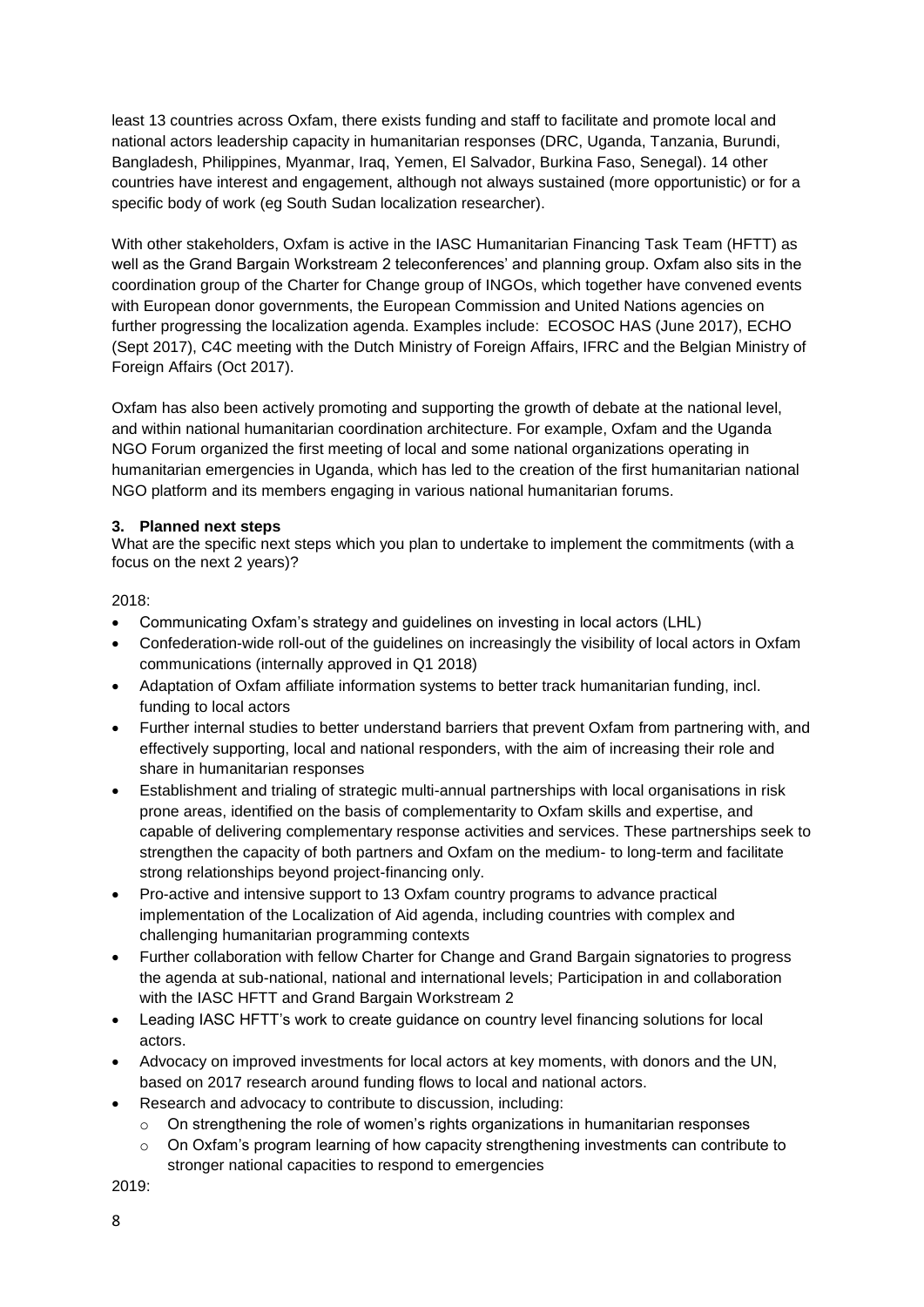Further investments and action informed by emerging insights from 2018 programming and activities.

# <span id="page-8-0"></span>**4. Efficiency gains**

Please indicate, qualitatively, efficiency gains associated with implementation of GB commitments and how they have benefitted your organisation and beneficiaries.

Although it remains too early to indicate substantive gains, there are some observed shifts which highlight the importance of this commitment:

- 1. **Response times:** During our scale-up in Cox's Bazaar, Oxfam's relationships with international **and national** actors enabled a quicker surge response to the Rohingya refugee crisis.
- 2. **Coordination architecture reform**: joint influencing by local actors, together with Oxfam staff (country directors, members of technical working groups, policy advisers) and fellow Grand Bargain signatories, have resulted in more inclusive international coordination structures, e.g. (as above) the Joint Needs Assessment working group and the Humanitarian Coordination Task Team in Bangladesh and the Comprehensive Refugee Response Framework (CRRF) Steering Committee in Uganda.

# <span id="page-8-1"></span>**5. Good practices and lessons learned**

Which concrete action(s) have had the most success (both internally and in cooperation with other signatories) to implement the commitments of the work stream? And why?

- (Externally) Making response funds available to local organizations, with the aim of enabling them to take responsibility for designing and implementing emergency response programs, has proven to be a highly successful mechanism for capacity development and partner-led response planning.
- (Externally) Perhaps a given, but support to local/district-level networks, both formal and informal, can have a multiplier effect on community level preparedness measures and ensuring local authorities are better connected to the NGOs, CBOs, and individuals that are ready to respond. This support requires some funding (to convene representatives).
- (Externally) Quick successes against any localization commitment requires an existing demand for the change from local actors. Extending this learning, it seems localization outcomes will have the most success if they are demand-driven (by local and national actors).
- (Externally) Strong buy-in to the Localization agenda at Country Director level to continuously advocate for local actor leadership at INGO forums, Offices of the Prime Minister, etc. This is because CD's are most often engaged in spaces of decision-making and with the most senior humanitarians in-country.
- (Internally) Start with gaining data-driven insight on organizational performance both at global as well as country-specific levels: Organizational change will take time but ensuring localization commitments in reporting and measurement tools (like data on funding transfers) is a critical first step. Similar integration of localization 'parameters' in humanitarian response evaluation tools ensures that partnerships and collaboration with local actors increasingly becomes part of regular internal discourse on high quality responses.
- (Internally) Inclusion of the localisation and partnerships agendas in senior level steers, both to countries and regions, as well as to Oxfam affiliates to ensure identification and addressing of disabling systems and procedures are high on the priority agendas. These senior level steers generate internal demand for advice, support and guidance on how to implement practical changes in line with the steers.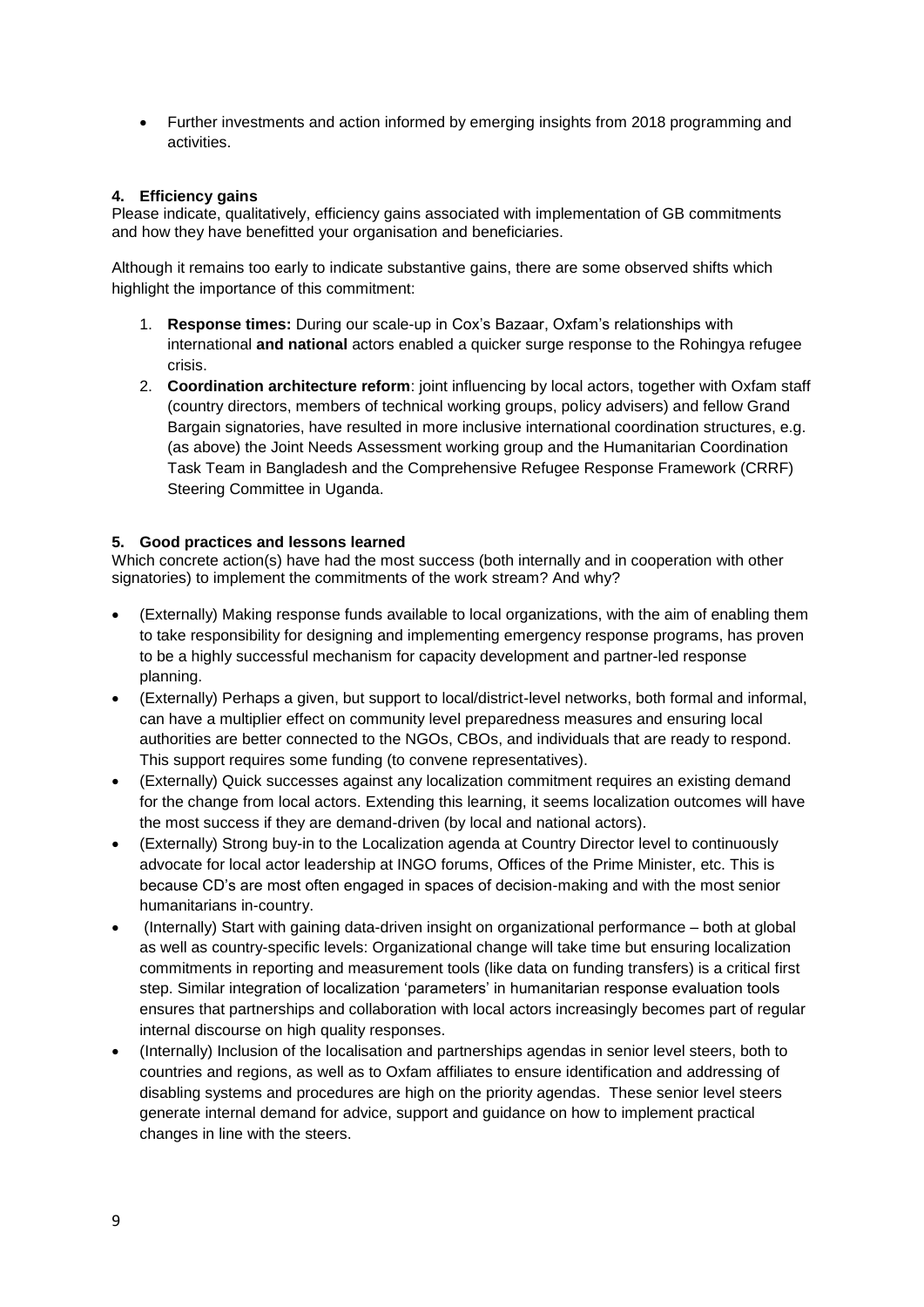# <span id="page-9-0"></span>**Work stream 3 – Cash**

*Aid organisations and donors commit to:*

- *1. Increase the routine use of cash alongside other tools, including in-kind assistance, service delivery (such as health and nutrition) and vouchers. Employ markers to measure increase and outcomes.*
- *2. Invest in new delivery models which can be increased in scale while identifying best practice and mitigating risks in each context. Employ markers to track their evolution.*
- *3. Build an evidence base to assess the costs, benefits, impacts, and risks of cash (including on protection) relative to in-kind assistance, service delivery interventions and vouchers, and combinations thereof.*
- *4. Collaborate, share information and develop standards and guidelines for cash programming in order to better understand its risks and benefits.*
- *5. Ensure that coordination, delivery, and monitoring and evaluation mechanisms are put in place for cash transfers.*
- *6. Aim to increase use of cash programming beyond current low levels, where appropriate. Some organisations and donors may wish to set targets.*

#### <span id="page-9-1"></span>**1. Baseline (only in year 1)**

Where did your organisation stand on the work stream and its commitments when the Grand Bargain was signed?

At the time of signing the Grand Bargain, Oxfam had already begun a strategic focus on the use of cash transfers in humanitarian response through support to the following initiatives:

- Emergency Food Security and Vulnerable Livelihood team supporting the development of the CTP work in Oxfam, developing technical guidance materials and supporting the teams in the field*.*
- Internal commitments in the lead up to the GB in 2016. This included a commitment to '*use cash as a preferred option in humanitarian programming, unless it is not appropriate in a specific case.'*
- Hosting of the Cash Learning Partnership and engagement of its Technical Advisory Group.
- Technical support to the development of the Operational Toolkit and Guidance for Multipurpose grants (UNHCR Led - 2015).

This focus on the increased use of cash has also been reflected in an increase of cash transfer programming at the country level. Although no aggregate estimate is available as a baseline for the whole of Oxfam (including all Oxfam affiliates and country offices) for the 2016 FY, data from Oxfam GB programs estimated the total humanitarian cash programs (cash or voucher) distributed by Oxfam GB (largest member of the confederation) as 20% of all humanitarian programs.

No further detailed analysis of Oxfam's cash programming is available against which to provide a baseline on cash programs at the time of signing (at the time there were no cash specific indicators being captured within Oxfam).

#### <span id="page-9-2"></span>**2. Progress to date**

Which concrete actions have you taken (both internally and in cooperation with other signatories) to implement the commitments of the work stream?

Since the signing of the Grand Bargain Oxfam has taken key actions at the global and country level: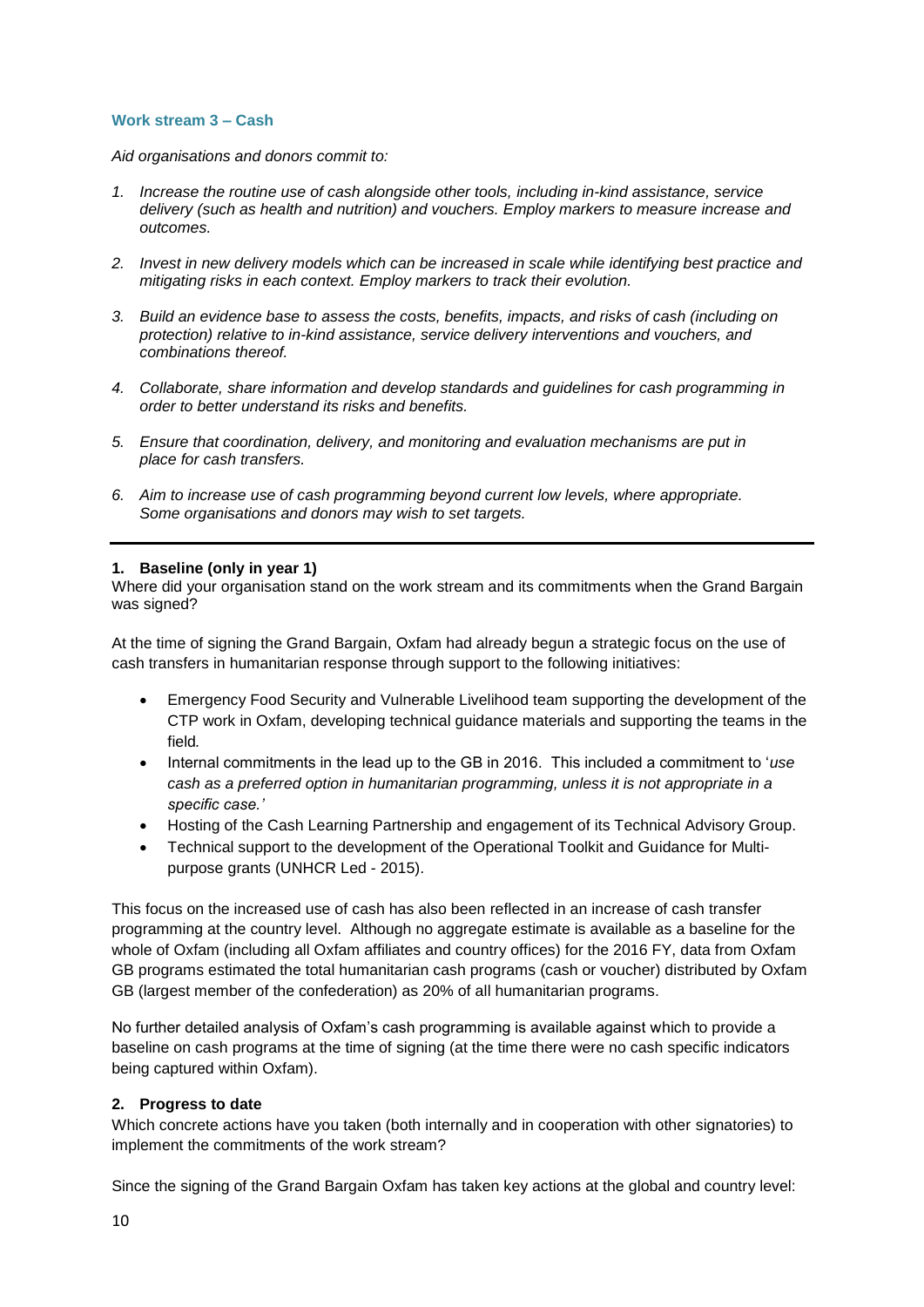# Global

- **Endorsement of a Cash Strategy i**n December 2016. This process was the outcome of a scoping study on the potential role of Oxfam in cash and a series of internal and external consultations. The strategy reflects and takes forward the six cash commitments of the GB cash workstream and outlines steps to be taken forward for Oxfam's strategic support to the increased use of cash transfers and centred discussions on cash and support to cash-based interventions across Oxfam's humanitarian work.
- **Formation of a Cash Team within the Global Humanitarian Team (GHT) –** as of January 2018 Oxfam had formed a cash team at the global level including a Global Cash Coordinator, Cash Capacity Building Officer, Social Protection Advisor and a team of Humanitarian Support Personnel (surge capacity). This team is responsible for taking forward the Oxfam cash strategy, internal and external engagement and operational support to Oxfam country programs.
- **Addition of cash indicators (to be refined) –** Annual reporting systems for Oxfam country offices now include two cash related indicators to track Oxfam's progress on the GB cash workstream commitments. This are to be revised and refined in 2018.

# Country-level

- As of March 2017, the estimated total proportion of Oxfam's humanitarian programs delivered through **cash transfers (cash and vouchers) represented 23% of Oxfam's humanitarian work** (reported against Oxfam's Financial Year: Apr 16- Mar 17).
- Examples of Oxfam's strategic use of cash transfers at the county level to support the greater use of cash, alongside other modalities, and cash coordination:
	- $\circ$  Support to cash coordination at country level including as co-lead to the Cash Working Groups in three countries (Ethiopia, Bangladesh, Yemen – note that the position is currently vacant in Yemen due to access issues).
	- $\circ$  Pilot programs in increasing cash capacity of local responders (CSO, NGOs, etc.) in Bangladesh and Uganda (ELNHA Program).
	- $\circ$  Support to the use of cash at scale through work with consortium (Cash Consortium of Iraq, COSACA-Mozambique, etc.)

# <span id="page-10-0"></span>**3. Planned next steps**

What are the specific next steps which you plan to undertake to implement the commitments (with a focus on the next 2 years)?

With the Oxfam Cash Strategy endorsed and the cash team in place within the global humanitarian team, the next steps will be to specify and set targets against the actions to be taken over the coming two years. These steps that are being defined at present include;

Operational Support to Cash Ready Offices able to support the increased use of cash transfers

- Increase cash capacity of country offices and regional platforms (Capacity Building Plan)
- Update the Oxfam Cash and Markets Operational SOPs, including a focus on multi-sectoral response analysis and multipurpose grants.
- Build the team of humanitarian support personnel (surge capacity) available to support country offices.
- Reinforce the use of technical solutions (ICT) for facilitating the improvement in efficiency and speed of the cash delivery. In particular, we will focus on protection issues around appropriate data handling.
- Continue support to cash coordination mechanisms in-country.
- Integrate the localization agenda across Oxfam's country office cash transfer programs and approaches.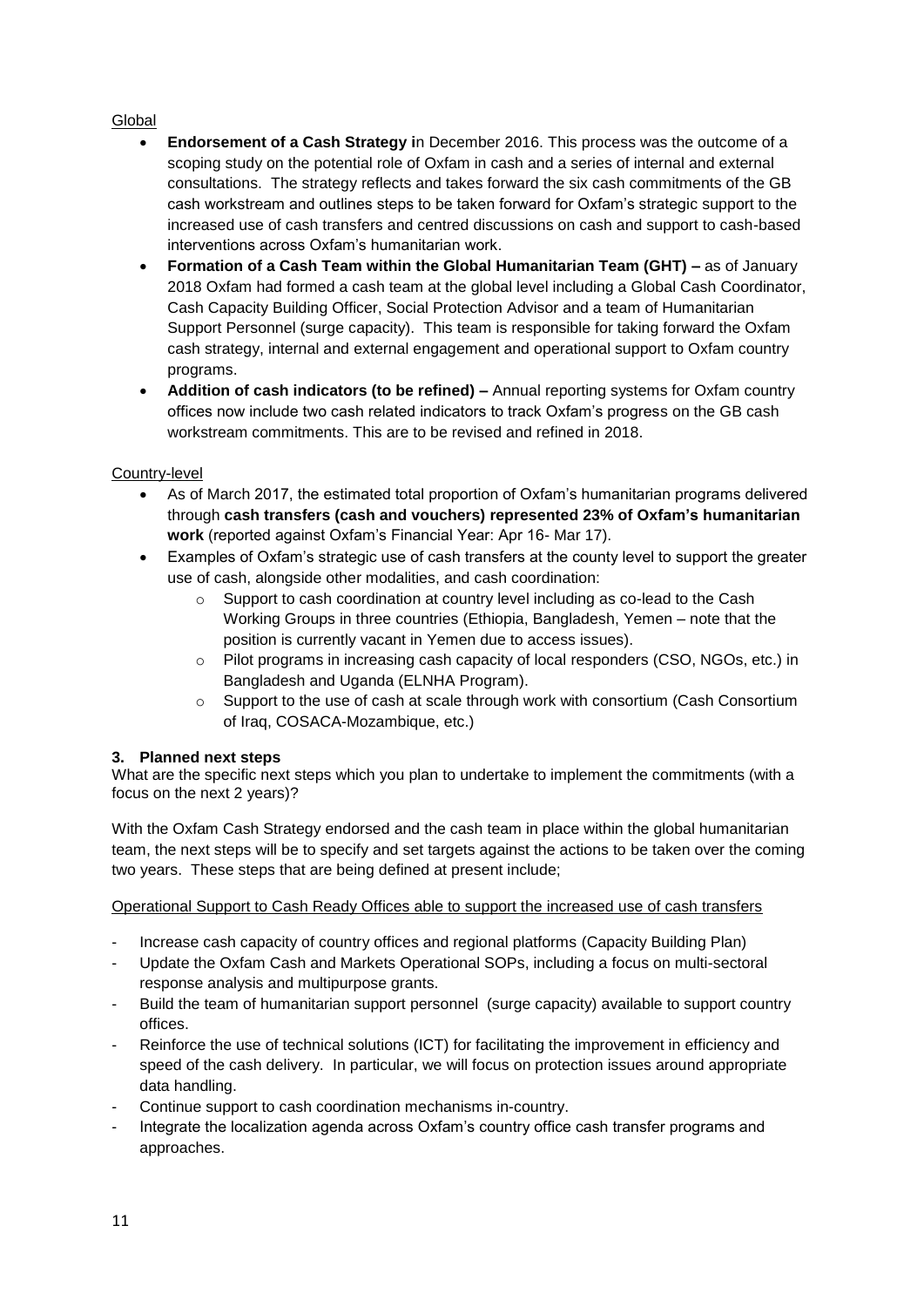Organizational leadership in the use of strategic Cash transfers

- Reinforce Oxfam's leadership on the use of cash to support WASH, Protection and Social Protection outcomes
- Pilot and document Oxfam's role in various operational models (ex. 3<sup>rd</sup> party monitoring Lebanon, Iraq Cash Consortium)

Social protection and the localization agenda for cash

- Integrate social protection into all Oxfam cash programs, supporting the capacity of local response actors to respond at scale in crisis
- Build on Oxfam's existing pilots for building the cash capacity of local partners

# <span id="page-11-0"></span>**4. Efficiency gains**

Please indicate, qualitatively, efficiency gains associated with implementation of GB commitments and how they have benefitted your organisation and beneficiaries.

At this stage, it is not possible to conduct an in-depth analysis of gains in efficiency as a result implementation of GB commitments. However, Oxfam believes that the recent evolution of Oxfam's cash programming (as outlined below) has a positive impact on the efficiency of Oxfam's humanitarian programs overall. This is also reflected in the uptake of cash transfers across Oxfam's humanitarian programs that could be considered as a proxy indicator.

- Increased use of cash modalities (cash and voucher)
- Support to the use of cash at scale (ex. Iraq, Mozambique)
- Increased use of multi-purpose grants
- Global agreements with e-transfer providers (digital delivery platforms)

# <span id="page-11-1"></span>**5. Good practices and lessons learned**

Which concrete action(s) have had the most success (both internally and in cooperation with other signatories) to implement the commitments of the work stream? And why?

Oxfam has been a strong player in innovative cash programming since the 1990s with the use of cash modalities to support EFSVL interventions. This foundation has provided a strong platform against which Oxfam has been able to work toward the commitments outlined in the cash workstream.

In addition, key actions that have been critical to the successes against the commitments to date have been:

- Providing dedicated resources and support at the global level to the use of cash transfers and ensuring cash capacity at the global level is in place to be able to support country teams.
- Internal discussions that led to identifying and an agreement to reinforce specific areas within CTP (and MBP) where Oxfam has strong capacity and leadership (internally and externally) and building on these areas to better understand potential benefits (and risks) of CTPs.
- Formation of the CWG as part of the humanitarian team and discussion on the right way forward in terms of cash support at the global level.
- Sponsorship and support to the cash agenda and strategy from senior leadership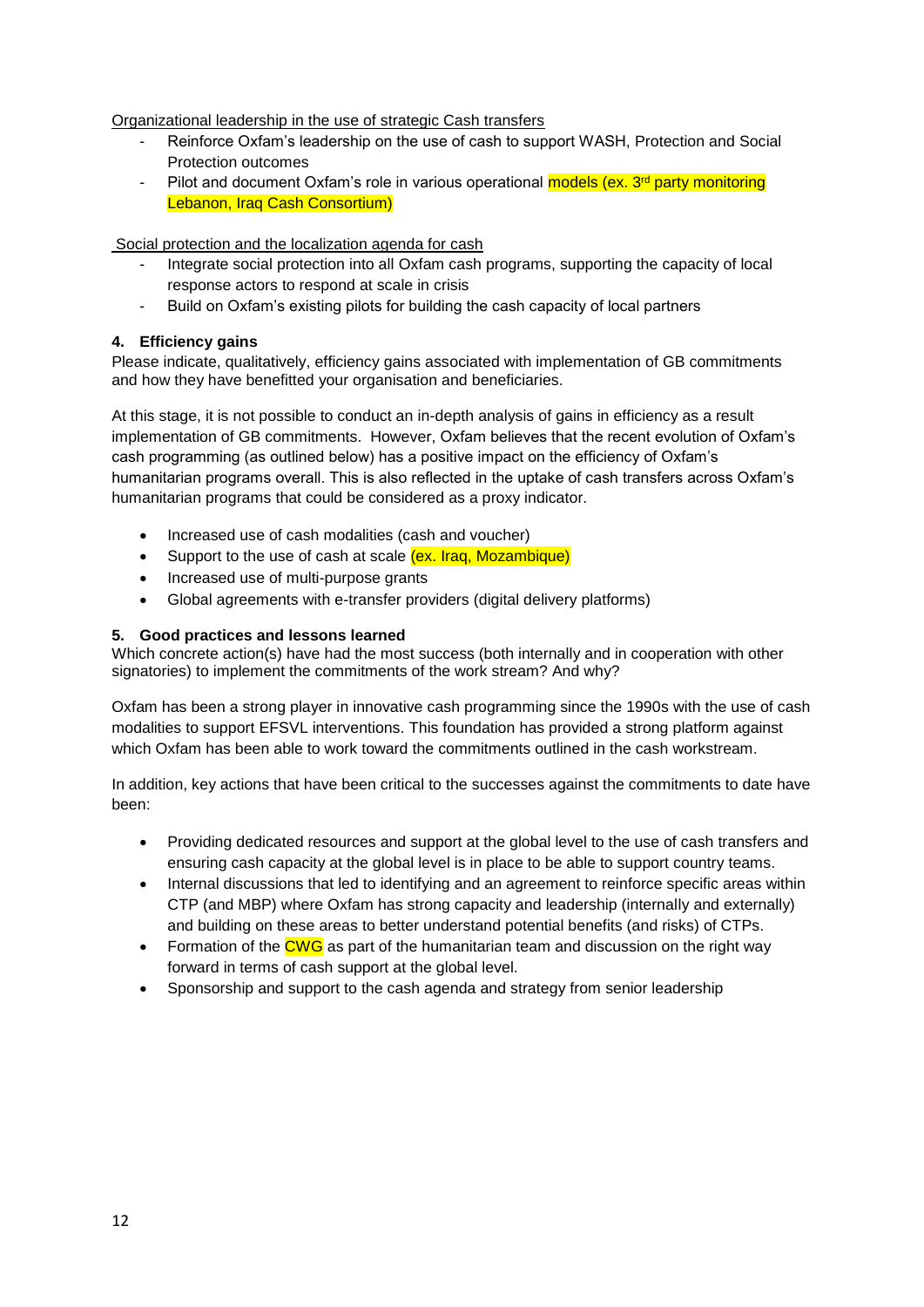### <span id="page-12-0"></span>**Work stream 4 – Management costs**

*Aid organisations and donors commit to:*

*1. Reduce the costs and measure the gained efficiencies of delivering assistance with technology (including green) and innovation. Aid organisations will provide the detailed steps to be taken by the end of 2017.*

*Examples where use of technology can be expanded:*

- *Mobile technology for needs assessments/post-distribution monitoring;*
- *Digital platforms and mobile devices for financial transactions;*
- *Communication with affected people via call centres and other feedback*
- *mechanisms such as SMS text messaging;*
- *Biometrics; and*
- *Sustainable energy.*
- *2. Harmonise partnership agreements and share partner assessment information as well as data about affected people, after data protection safeguards have been met by the end of 2017, in order to save time and avoid duplication in operations.*

*Aid organisations commit to:*

- *3. Provide transparent and comparable cost structures by the end of 2017. We acknowledge that operational management of the Grand Bargain signatories - the United Nations, International Organization for Migration (IOM), the Red Cross and Red Crescent Movement and the NGO sector may require different approaches.*
- *4. Reduce duplication of management and other costs through maximising efficiencies in procurement and logistics for commonly required goods and services. Shared procurement should leverage the comparative advantage of the aid organisations and promote innovation.*

*Suggested areas for initial focus:*

- *Transportation/Travel;*
- *Vehicles and fleet management;*
- *Insurance;*
- *Shipment tracking systems;*
- *Inter-agency/common procurement pipelines (non-food items, shelter, WASH,*
- *food);*
- *IT services and equipment;*
- *Commercial consultancies; and*
- *Common support services.*

#### *Donors commit to:*

*5. Make joint regular functional monitoring and performance reviews and reduce individual donor assessments, evaluations, verifications, risk management and oversight processes.*

**Management costs work stream co-conveners reporting request:** What steps have you taken to reduce the number of individual donor assessments (if a donor) or partner assessments (if an agency) you conduct on humanitarian partners?

1. We decided to open our doors to other agencies about 5 years ago. As an HPC, all our catalogue is available to other agencies, and we sell them goods at exactly the same prices and other terms paid by Oxfam itself - so we are a semi-autonomous player in the sector.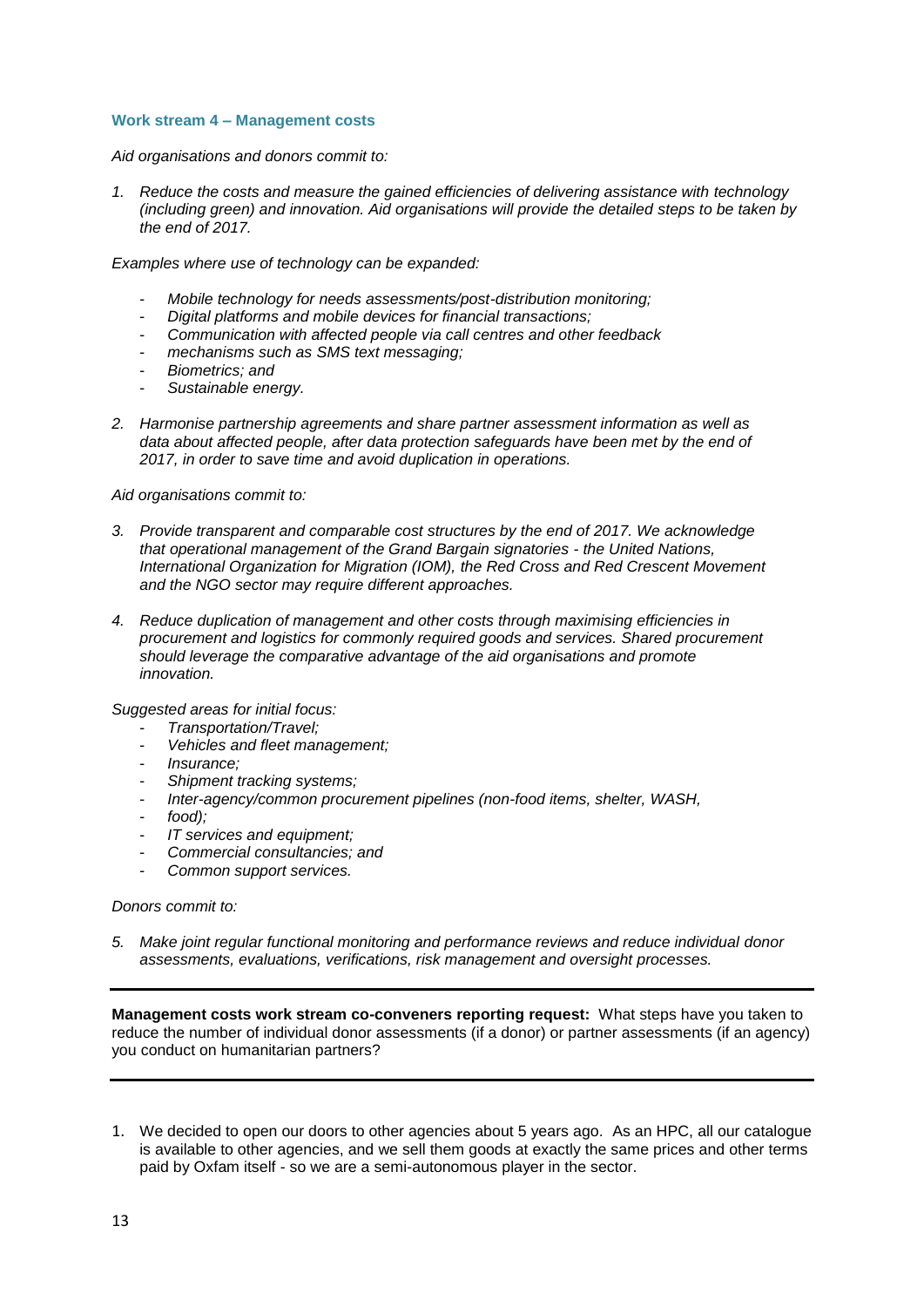- 2. Oxfam's position as an acknowledged leader in WASH means that the kit in our catalogue is a de facto standard in the sector - by making it available to other agencies we are effectively sharing the fruits of 25+ years of field experience and R&D with the entire sector - this reduces duplication and wheel-reinvention.
- 3. Having a larger volume base about 30% of our volume now goes to non-Oxfam agencies means that we are able to invest in things like the online catalogue, and means that we get keener prices from our suppliers which is automatically passed on and therefore benefits the agencies, the donors, and ultimately the beneficiaries.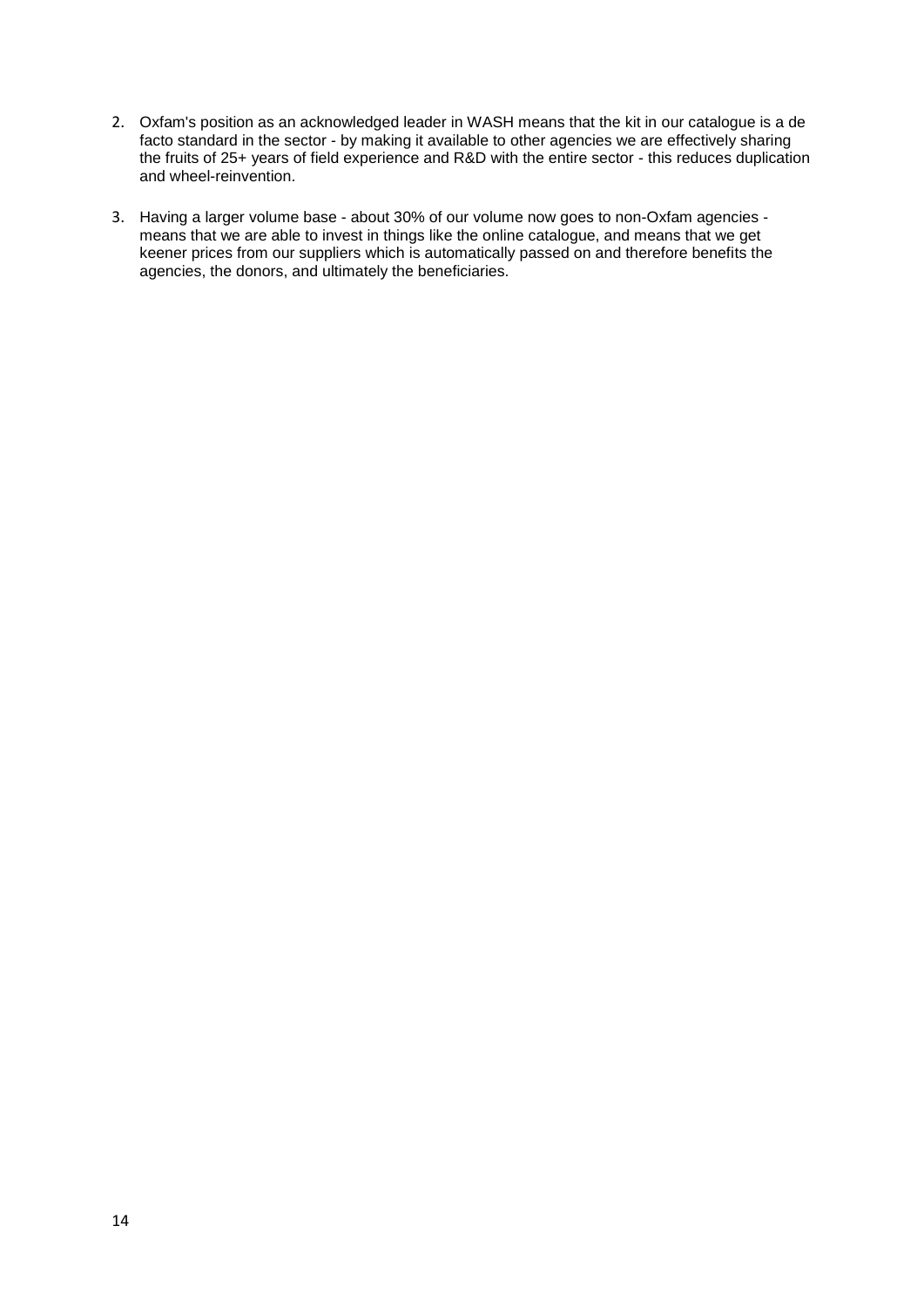#### <span id="page-14-0"></span>**Work stream 5 – Needs Assessment**

*Aid organisations and donors commit to*:

- *1. Provide a single, comprehensive, cross-sectoral, methodologically sound and impartial overall assessment of needs for each crisis to inform strategic decisions on how to respond and fund thereby reducing the number of assessments and appeals produced by individual organisations.*
- *2. Coordinate and streamline data collection to ensure compatibility, quality and comparability and minimising intrusion into the lives of affected people. Conduct the overall assessment in a transparent, collaborative process led by the Humanitarian Coordinator/Resident Coordinator with full involvement of the Humanitarian Country Team and the clusters/sectors and in the case of sudden onset disasters, where possible, by the government. Ensure sector-specific assessments for operational planning are undertaken under the umbrella of a coordinated plan of assessments at inter-cluster/sector level.*
- *3. Share needs assessment data in a timely manner, with the appropriate mitigation of protection and privacy risks. Jointly decide on assumptions and analytical methods used for projections and estimates.*
- *4. Dedicate resources and involve independent specialists within the clusters to strengthen data collection and analysis in a fully transparent, collaborative process, which includes a brief summary of the methodological and analytical limitations of the assessment.*
- *5. Prioritise humanitarian response across sectors based on evidence established by the analysis. As part of the IASC Humanitarian Response Plan process on the ground, it is the responsibility of the empowered Humanitarian Coordinator/Resident Coordinator to ensure the development of the prioritised, evidence-based response plans.*
- *6. Commission independent reviews and evaluations of the quality of needs assessment findings and their use in prioritisation to strengthen the confidence of all stakeholders in the needs assessment.*
- *7. Conduct risk and vulnerability analysis with development partners and local authorities, in adherence to humanitarian principles, to ensure the alignment of humanitarian and development programming.*

**Needs assessment work stream co-conveners reporting request:** What hurdles, if any, might be addressed to allow for more effective implementation of the GB commitment?

Workstream 5 – nothing to report.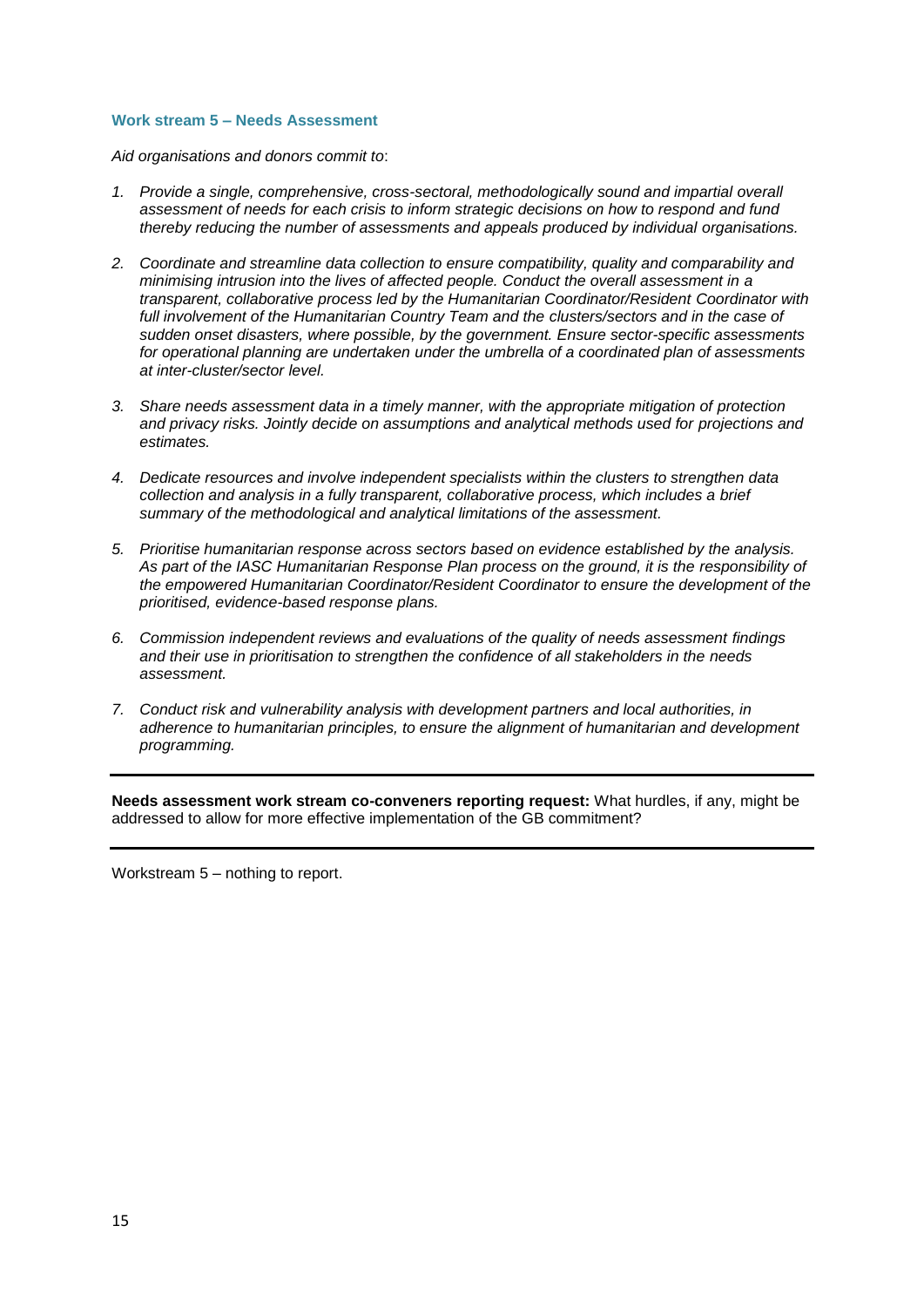### <span id="page-15-0"></span>**Work stream 6 – Participation Revolution**

*Aid organisations and donors commit to:*

- *1. Improve leadership and governance mechanisms at the level of the humanitarian country team and cluster/sector mechanisms to ensure engagement with and accountability to people and communities affected by crises.*
- *2. Develop common standards and a coordinated approach for community engagement and participation, with the emphasis on inclusion of the most vulnerable, supported by a common platform for sharing and analysing data to strengthen decision-making, transparency, accountability and limit duplication.*
- *3. Strengthen local dialogue and harness technologies to support more agile, transparent but appropriately secure feedback.*
- *4. Build systematic links between feedback and corrective action to adjust programming.*

*Donors commit to:*

- *5. Fund flexibly to facilitate programme adaptation in response to community feedback.*
- *6. Invest time and resources to fund these activities.*

*Aid organisations commit to:*

*7. Ensure that, by the end of 2017, all humanitarian response plans – and strategic monitoring of them - demonstrate analysis and consideration of inputs from affected communities.*

#### <span id="page-15-1"></span>**1. Baseline (only in year 1)**

Where did your organisation stand on the work stream and its commitments when the Grand Bargain was signed?

Oxfam has used participatory approaches as a fundamental aspect of the way we work for many years, as our own experience has clearly shown that listening to communities is vital for getting programmes right. Our Public Health Promotion team (part of the WASH team) has a distinct specialism in talking to people affected by a disaster about the health risks they face; our Protection team similarly specialises in listening to people's safety concerns and responding with specific measures according to what they need. Additionally we have had dedicated resources on accountability to those we serve since we jointly contributed to the Emergency Capacity Building Project in 2007, and we were a central contributor to the Core Humanitarian Standard on Quality & Accountability in 2014. Since 2013 our Advocacy teams have been proactively focusing on bringing community voices to the attention of global decision-makers in a series of Community Voices publications from several emergencies.

We request regular feedback from our programme staff on what our beneficiaries think of our work and how we have dealt with complaints or comments. This feedback is documented in situation reports and real time reviews although it can be sporadic and incomplete. We are currently involved in a renewed push to improve this across the board.

#### **Progress to date**

Oxfam was part of the working group set up to develop Workstream 6. The group has provided 24 recommendations for implementation, and is currently focusing on:

- Providing a forum to share implementation experiences and seek expertise if needed,
- Advocacy to promote consistent implementation of the recommendations
- Identifying synergies with other work stream and/or processes.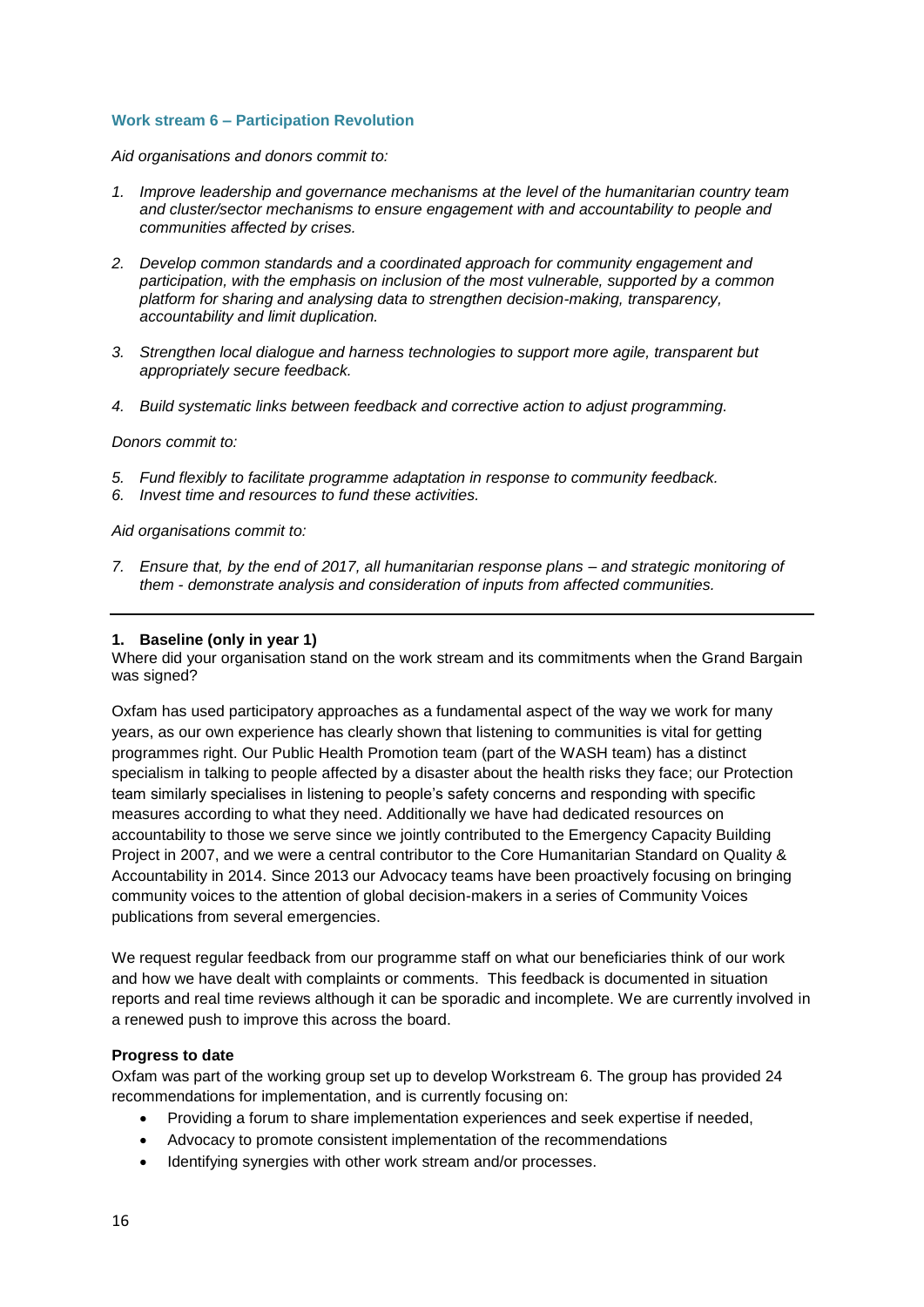In 2017 Oxfam's Humanitarian Director was involved in an SCHR peer review of our approach to participation, which outed the strengths (Oxfam staff liked and trusted by community members) and weaknesses (no appeal mechanism for a complainant if the agency chooses not to engage) of current community participation systems.

# <span id="page-16-0"></span>**2. Planned next steps**

What are the specific next steps which you plan to undertake to implement the commitments (with a focus on the next 2 years)?

Using lessons from the Ebola crisis in 2013-14 Oxfam's humanitarian team has created a Communitycentred Programming model with the aim of finding ways to measure the effect of community participation on programme effectiveness. We have agreed the indicators, and one of our deployable Health Promotors is focusing full-time on piloting the model in hopefully several programmes in 2018.





# <span id="page-16-1"></span>**3. Efficiency gains**

Please indicate, qualitatively, efficiency gains associated with implementation of GB commitments and how they have benefitted your organisation and beneficiaries.

At the moment we consider the development of the Community Engagement Model as an investment rather than an efficiency gain. But we committed to it because we strongly believe it will improve the effectiveness of our work, and qualitative evidence will come from beneficiary feedback. In financial terms benefits are likely to be seen as instances where we have not had to repeat work because the initial work was inappropriate or unpopular with a community.

# <span id="page-16-2"></span>**4. Good practices and lessons learned**

Which concrete action(s) have had the most success (both internally and in cooperation with other signatories) to implement the commitments of the work stream? And why?

The workstream recommendations have helped to clarify a joint approach to implementing the 'Participation Revolution'. In the coming year we will look to provide our examples of best practice to the wider sector.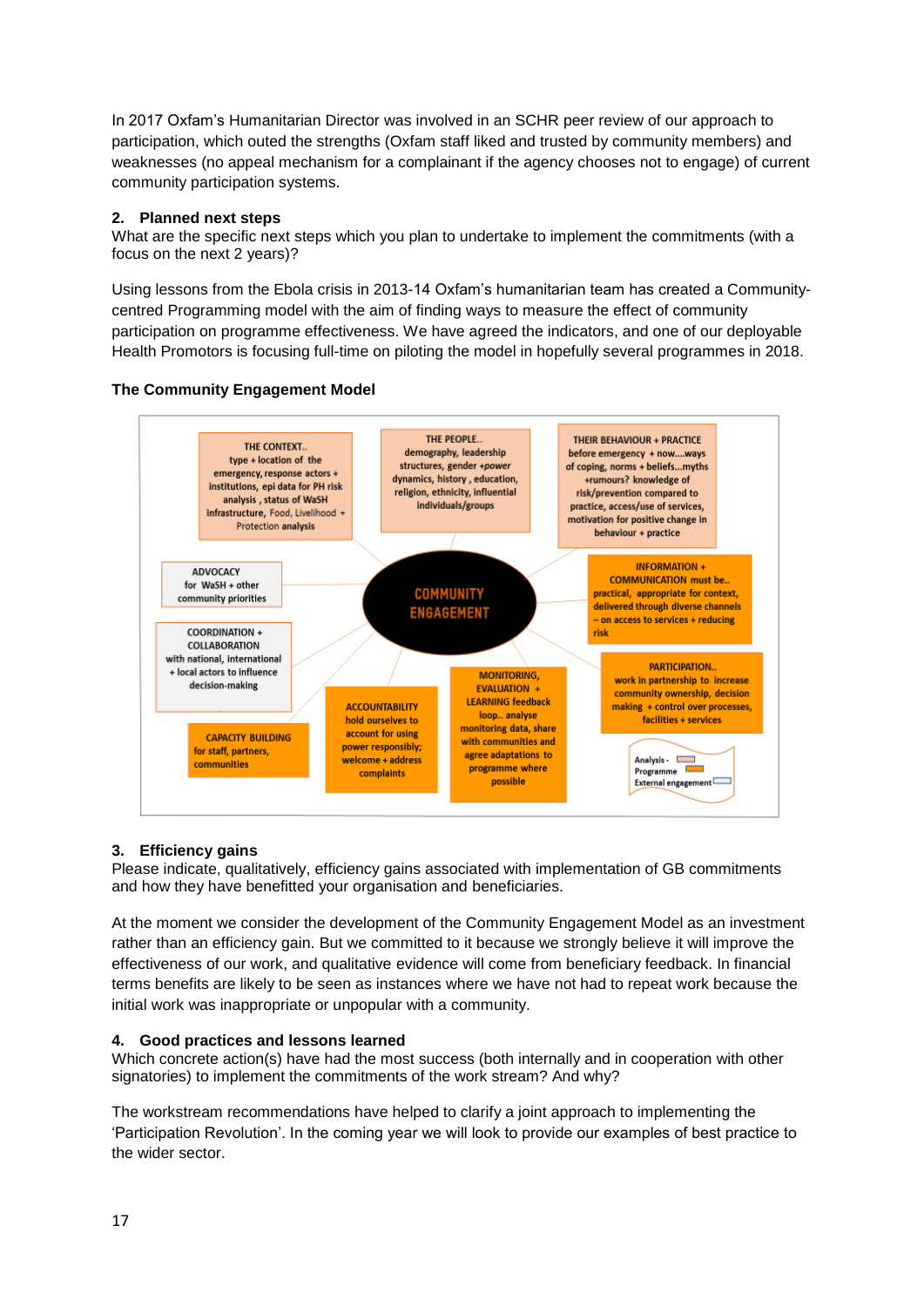### <span id="page-17-0"></span>**Work stream 7 - Multi-year planning and funding**

*Aid organisations and donors commit to:*

- *1. Increase multi-year, collaborative and flexible planning and multi-year funding instruments and document the impacts on programme efficiency and effectiveness, ensuring that recipients apply the same funding arrangements with their implementing partners.*
- *2. Support in at least five countries by the end of 2017 multi-year collaborative planning and response plans through multi-year funding and monitor and evaluate the outcomes of these responses.*
- *3. Strengthen existing coordination efforts to share analysis of needs and risks between the humanitarian and development sectors and to better align humanitarian and development planning tools and interventions while respecting the principles of both.*

**Multi-year planning and funding work stream co-conveners reporting request:** Please report the percentage and total value of multi-year agreements<sup>2</sup> you have provided (as a donor) or received and provided to humanitarian partners (as an agency) in 2017, and any earmarking conditions*.* <sup>3</sup> When reporting on efficiency gains, please try to provide quantitative examples.

Workstream 7 – nothing to report.

1

 $2$  Multiyear funding is funding provided for two or more years based on a firm commitment at the outset <sup>3</sup> For the Grand Bargain definitions of earmarking, please see Annex I. Earmarking modalities, as contained with the final

agreement, available [here.](https://interagencystandingcommittee.org/grand-bargain-hosted-iasc/documents/grand-bargain-shared-commitment-better-serve-people-need)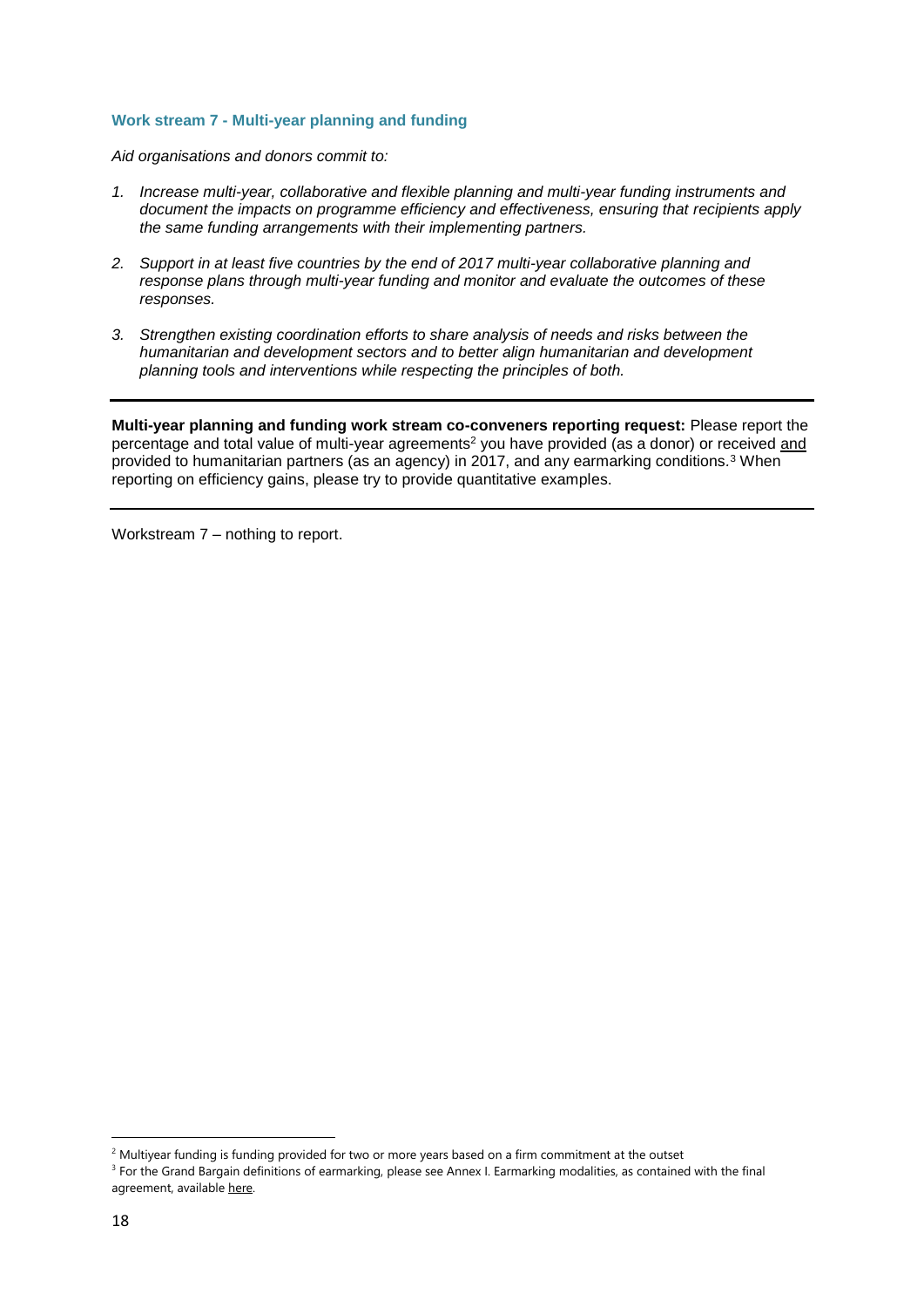### <span id="page-18-0"></span>**Work stream 8 - Earmarking/flexibility**

*Aid organisations and donors commit to:*

- *1. Jointly determine, on an annual basis, the most effective and efficient way of reporting on unearmarked and softly earmarked funding and to initiate this reporting by the end of 2017.*
- *2. Reduce the degree of earmarking of funds contributed by governments and regional groups who currently provide low levels of flexible finance. Aid organisations in turn commit to do the same with their funding when channelling it through partners.*

*Aid organisations commit to:*

- *3. Be transparent and regularly share information with donors outlining the criteria for how core and unearmarked funding is allocated (for example, urgent needs, emergency preparedness, forgotten contexts, improved management)*
- *4. Increase the visibility of unearmarked and softly earmarked funding, thereby recognising the contribution made by donors.*

*Donors commit to:*

*5. Progressively reduce the earmarking of their humanitarian contributions. The aim is to aspire to achieve a global target of 30 per cent of humanitarian contributions that is non earmarked or softly earmarked by 2020<sup>4</sup> .*

**Earmarking/flexibility work stream co-conveners reporting request:** Please specify if possible the percentages of 2017 vs 2016 of:

- Unearmarked contributions (given/received)
- Softly earmarked contributions (given/received)
- Country earmarked contributions (given/received)
- Tightly earmarked contributions (given/received)

#### <span id="page-18-1"></span>**1. Baseline (only in year 1)**

Where did your organisation stand on the work stream and its commitments when the Grand Bargain was signed?

Even prior to committing to the Grand Bargain, Oxfam had already made multiple commitments in advance of the World Humanitarian Summit (WHS) as articulated in our WHS Briefing Note *Commitment to Change*. With reference to our endorsement of the Charter for Change and our commitment to enabling greater local leadership in humanitarian action articulated in *Commitment to Change*, we committed not to ask any more of our partners than our own donors asked of us. This immediately established a means by which a reduction in donor earmarking by our own back donors could be passed on to our local partners. In addition, we committed to documenting the types of organisations we cooperate with in humanitarian response and to publish these figures (or percentages) in our public accounts using a recognised categorisation (such as the GHA) and to the IATI standard.

Furthermore, we also re-endorsed the 2007 Principles of Partnership which includes the core pillars of Equality and Transparency (including financial) on the need to build *mutual respect* and *trust*. *Transparency and Mutual Accountability*, as well as *Autonomy and Independence* (which includes recognition of the right of each partner to determine its own priorities) are also key elements of

**.** 

<sup>4</sup> For the Grand Bargain definitions of earmarking, please see Annex I. Earmarking modalities, as contained with the final agreement, available [here.](https://interagencystandingcommittee.org/grand-bargain-hosted-iasc/documents/grand-bargain-shared-commitment-better-serve-people-need)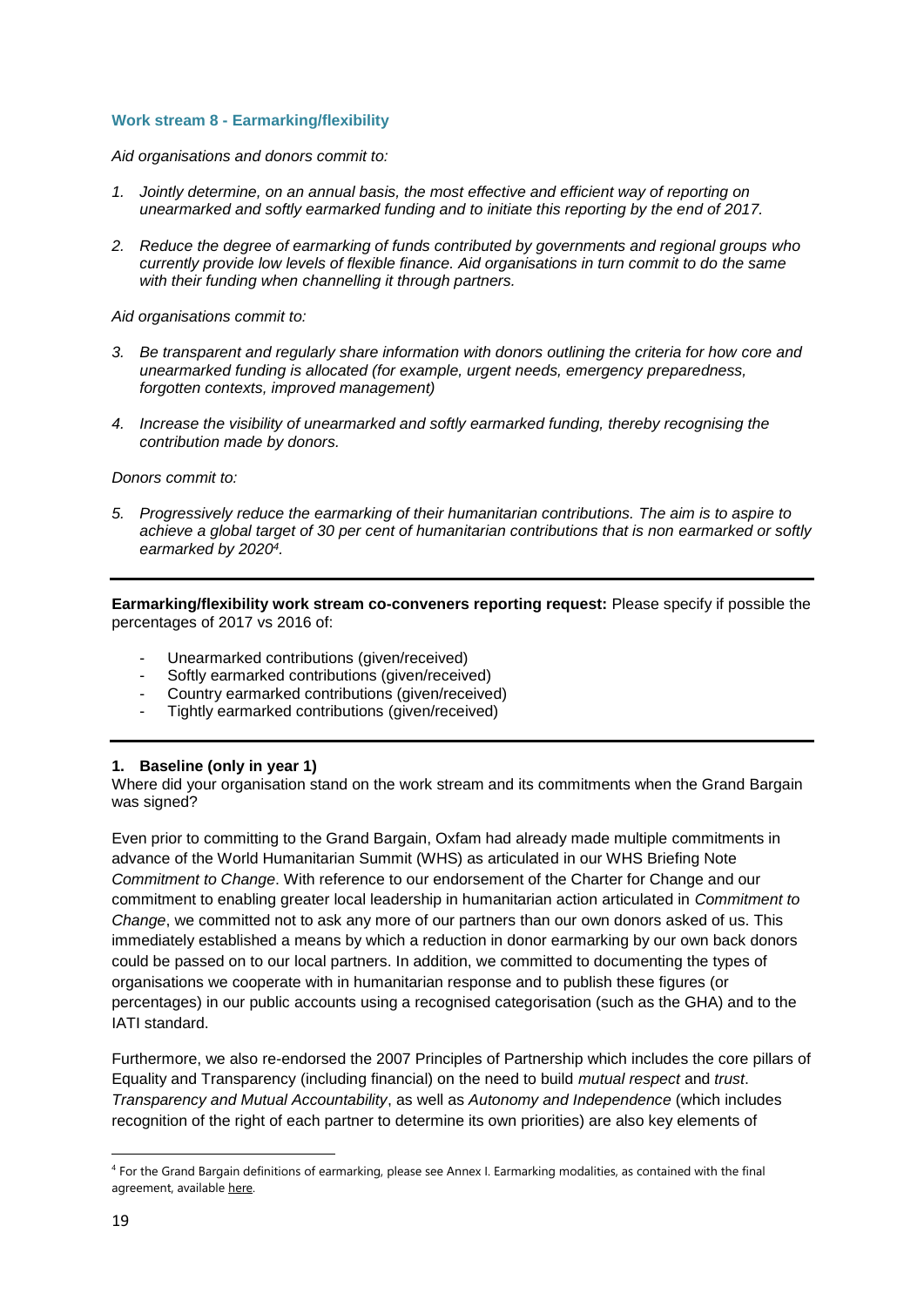Oxfam's own Partnership Principles, and we see all these values as integral to the pathway to true partner relationships and an erosion of traditional institutional barriers that dictate a demand for earmarking.

At the same time, we should acknowledge that in our commitments to improving the effectiveness of humanitarian action we regularly set ourselves internal earmarking targets which are intended to guide our internal decision making, ensure we meet programme quality standards, and our external accountability obligations. These can work against our desire to afford greater flexibility in how we allocate resources to our partners even when donors provide rapid response funding which provides some autonomy (soft earmarking) to Oxfam in how it is utilised. On the other hand, public appeal money affords opportunities for reduced earmarking. A clear mapping of the nature and extent of donor earmarking and the related flow of funds to local organisations is not well understood at this time though it is known to be highly fluid (see also 2c below).

# <span id="page-19-0"></span>**2. Progress to date**

Which concrete actions have you taken (both internally and in cooperation with other signatories) to implement the commitments of the work stream?

- An informal network of key focal points across the Oxfam Confederation including primarily those directly engaged with donor relations and humanitarian work has been established
- The Grand Bargain commitments have been communicated across the Oxfam Confederation through management and institutional funding lines thereby sensitising key decision makers of their obligations in this regard
- Internal indicators have been established at multiple levels across the Oxfam Confederation e.g. from individual Oxfam Affiliates to centralised resources or individual country programmes, to monitor the flow of unrestricted resources
- We have actively engaged institutional donors cross the globe in direct dialogue as a Confederation and in collaboration with others on implementation on the Grand Bargain to reduce earmarking. This is particularly so during consultations to review foreign assistance policies / modalities e.g. Spain and Canada
- We have initiated research on methodologies to determine flow of funds to local and national [actors](https://policy-practice.oxfam.org.uk/publications/methodology-for-assessing-humanitarian-funding-flows-to-local-and-national-acto-620323) as part our Empowering Local and National Humanitarian Actors (ELNHA) project which aims to "put local and national humanitarian actors in the driver's seat to define their agenda and strategies and influence international humanitarian actors for their support". The research aims to understand funding modalities and amounts allocated to local actors in order to define areas for influencing and advocacy and make access to funding more available to local actors. The opportunity exists to develop this research further to ascertain the level of unrestricted income reaching local actors through the funding streams identified.
- We continue to publish details of sources of our humanitarian financing in annual reports although we committed to providing more details of this in future. We contribute to the 4Ws sharing information at country level and supporting transparency initiatives such as OCHA's Financial Tracking Service.

# <span id="page-19-1"></span>**3. Planned next steps**

What are the specific next steps which you plan to undertake to implement the commitments (with a focus on the next 2 years)?

- We will continue to progress the integration of financial systems and procedures across the Oxfam Confederation to enable more readily detailed tracking of flow of funds (also being looked at under Workstream 1) including unearmarked or lesser earmarked resources. This will be linked to our work on humanitarian indicators referenced above and build on the research also referenced above on methodologies to determine the flow of funds to local and national actors
- We are beginning a wide internal conversation about earmarking, to discuss what acceptable vs unacceptable levels of earmarking might be, and to define soft earmarking.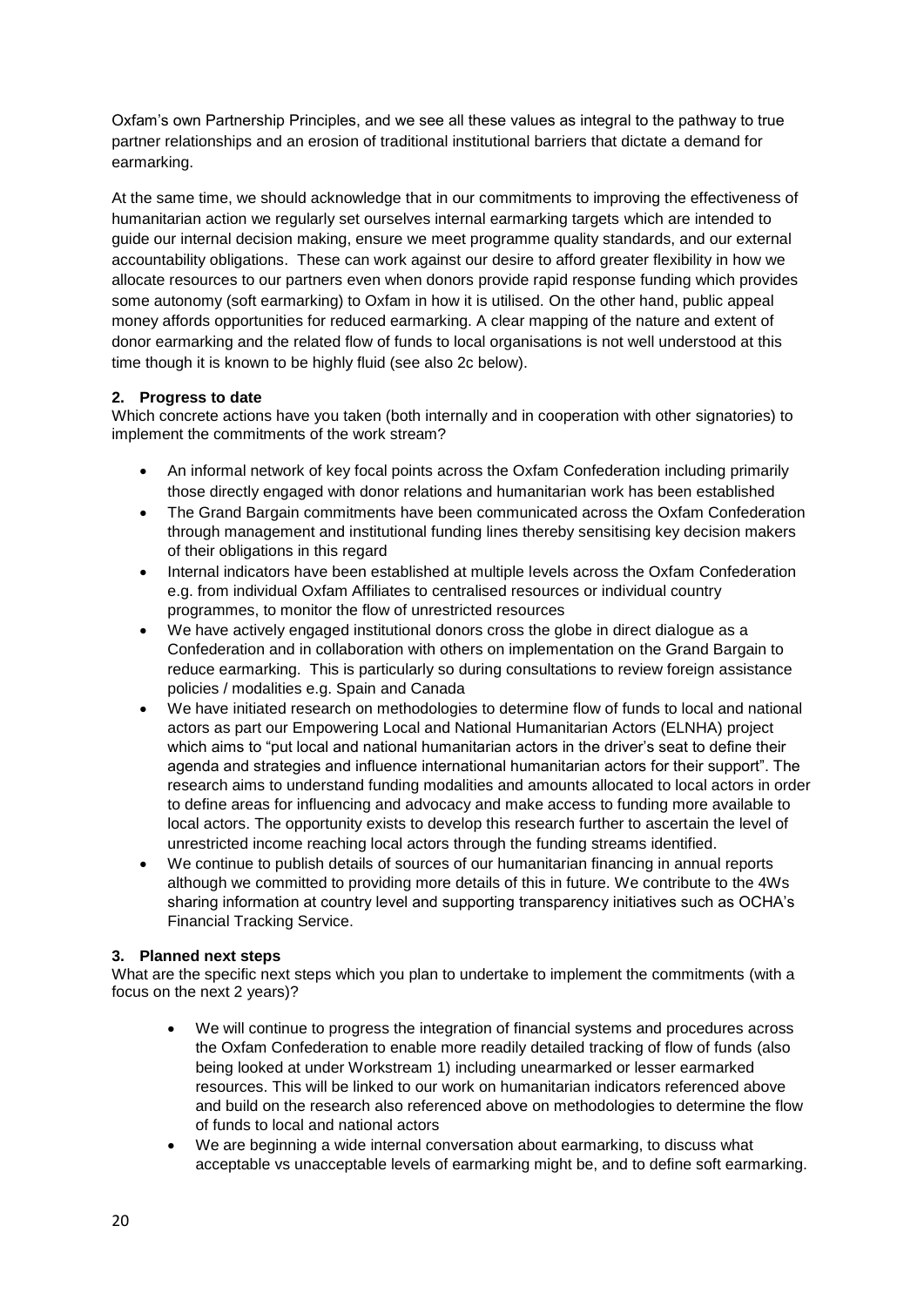We are committed to reaching a common understanding between donors and recipients on these terms, and agreement on at what point we limit earmarking as too restrictive

- We will build a common understanding with our partners around earmarking and make their views integral to how we measure our own performance
- We shall seek to document and share good practice in an effort to build coherence / alignment within the sector
- We will strengthen the level of information we publish with respect to obligations under workstream 8, acknowledging that we are not yet in a position to publish percentages of various levels of earmarking.

# <span id="page-20-0"></span>**4. Efficiency gains**

Please indicate, qualitatively, efficiency gains associated with implementation of GB commitments and how they have benefitted your organisation and beneficiaries.

No qualitative or quantitative data is yet available with respect to efficiency gains arising from implementation of Workstream 8 under the Grand Bargain.

# <span id="page-20-1"></span>**5. Good practices and lessons learned**

Which concrete action(s) have had the most success (both internally and in cooperation with other signatories) to implement the commitments of the work stream? And why?

- Generally speaking, collaboration between NGO/Civil Society forums and institutional donors in finding ways to implement the Grand Bargain in our experience have been important private working spaces in which to safely take important first steps. Both donors and Oxfam recognise the particular challenge of finding an appropriate balance between on the one hand public (taxpayers) need for accountability, and on the other provide sufficient space for autonomy in decision-making to local actors
- There is still confusion between practitioners within the humanitarian sector as to the definition of "earmarking" and the various forms of it. This is not an excuse not to act, but rather an aspect of the Grand Bargain that requires clarification to ensure consistency of application and reporting for accountability purposes
- With support of the Belgian Government for a DRR programme in Tanzania, DRC and Burundi, Oxfam has established a 'Grant Facility Mechanism', effectively an envelope of 'nonearmarked' funding to be accessed by local actors to respond to small emergencies. This itself is a replication of a previous pilot funded by IKEA which successfully created similar grant facilities in Bangladesh and Uganda
- In Canada, Oxfam successfully advocated for smaller appeal funds from the Humanitarian Coalition to be softly earmarked and subject to general reporting. This allowed greater flexibility in the utilisation of cofunding / matched appeal allocations for the 2017 Famine and Rohingya Crises.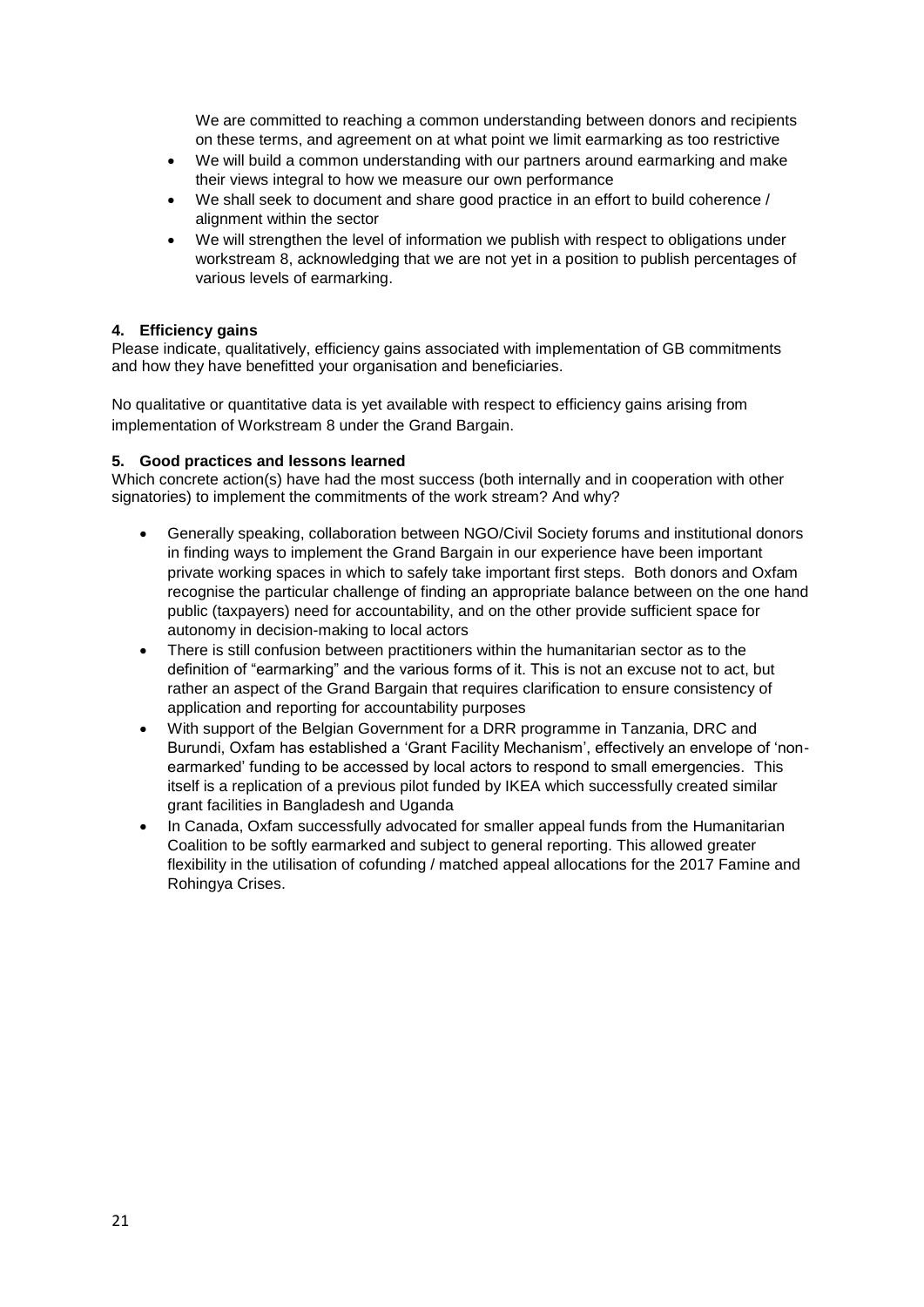### <span id="page-21-0"></span>**Work stream 9 – Reporting requirements**

*Aid organisations and donors commit to:*

- *1. Simplify and harmonise reporting requirements by the end of 2018 by reducing its volume, jointly deciding on common terminology, identifying core requirements and developing a common report structure.*
- *2. Invest in technology and reporting systems to enable better access to information.*
- *3. Enhance the quality of reporting to better capture results, enable learning and increase the efficiency of reporting.*

### <span id="page-21-1"></span>**1. Baseline (only in year 1)**

Where did your organisation stand on the work stream and its commitments when the Grand Bargain was signed?

Oxfam supports the ICVA pilot and is carrying it forward in countries of operation. There is unanimous country-level buy in to advance the pilot, and it is going ahead in Myanmar, Somalia and Iraq at different speeds, as explained below.

# <span id="page-21-2"></span>**2. Progress to date**

Which concrete actions have you taken (both internally and in cooperation with other signatories) to implement the commitments of the work stream?

As lead of workstream 9, Oxfam Germany led the process to identify the pilot countries and work with them to map out the projects in each of the pilot countries for information-sharing with ICVA and GPPi. collect the data and provide comprehensive feedback on the relevant grants.

Of the participating Country Offices, to date, only **Iraq** has actively used the template for one project, which is funded by the German Federal Foreign Office (GFFO). In **Myanmar**, there is no progress to report at this point, and none of the INGOs have been asked by the participating donors yet to use the template. The ICVA visit to assess the status of the application of the pilot was postponed due to the Rakhine / Rohingya crisis. As agencies have been focused on this crisis, there has been no time available to work on harmonised reporting systems. Oxfam's Country Director in Myanmar is very committed to the pilot and keen to focus on it as soon as there is more capacity in 2018. The INGO Forum in Myanmar will organize a meeting shortly between all participating NGO partners. It will also talk with OCHA and with ICVA to re-open discussions with ICVA about the planned visit.

As yet, the Oxfam Country Office in **Somalia** has not received any funds from donors that are part of the pilot.

# <span id="page-21-3"></span>**3. Planned next steps**

What are the specific next steps which you plan to undertake to implement the commitments (with a focus on the next 2 years)?

The core of the pilot involves adopting a reporting framework for projects funded by participating donors, to be implemented by participating partner organizations in the three pilot countries Iraq, Myanmar, Somalia between August 2017 and May 2019.

The research organization, GPPi, is responsible for data collection to enable a mid-term and final evaluation of the pilot (presented in June 2018 and June 2019 respectively). To support this, participants should be available for a short qualitative interview at the mid-term and final review periods. Donors will also be responsible for forwarding any reports submitted against the 8+3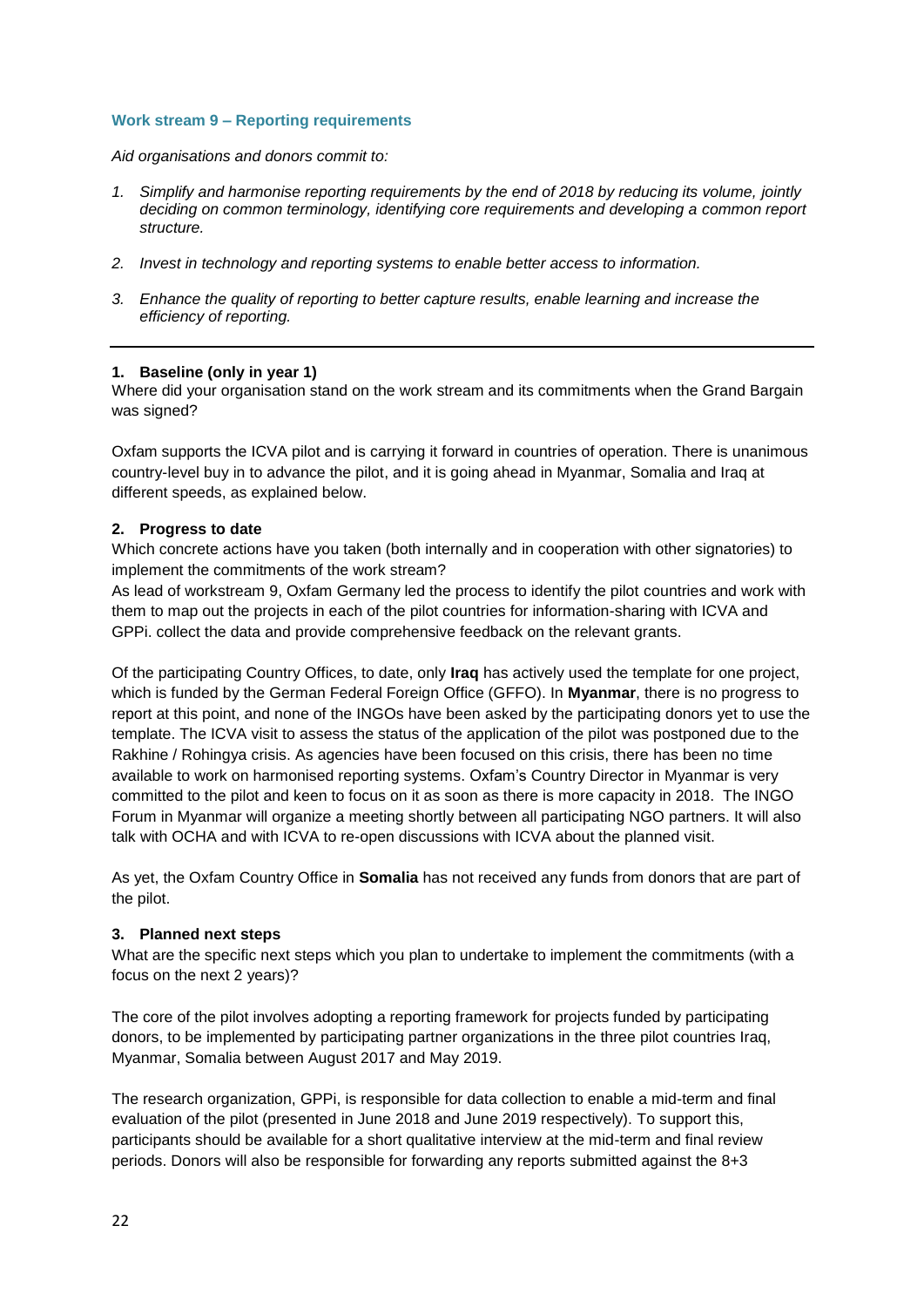template format. These will be used to support the evaluation of the pilot but will not otherwise be shared, transferred, or disclosed with any other actors.

To date, the application of the template is not uniform. There will need to be a stronger push from participating NGOs and donors at country level to this end. The three participating Oxfam Country Offices will try to press the matter in different forums, such as e.g. NGO consortia and clusters as well as in donor meetings. At the same time, there should be advocacy in capitals as well. For instance, Interaction have a seat in the Facilitation Group for this year.

# <span id="page-22-0"></span>**4. Efficiency gains**

Please indicate, qualitatively, efficiency gains associated with implementation of GB commitments and how they have benefitted your organisation and beneficiaries.

From the Oxfam Country Offices of the three pilot countries Iraq, Myanmar and Somalia, only the Iraq office has actively used the template and has provided feedback on it. They appreciate the new template as it captures essential project information across all project aspects while being easy to follow and with far less time input required by the Country Office. They flagged that it may be useful to add a section for "human impact stories/ case studies" to the template to encourage implementing partners' visibility efforts and to enable donors to garner success and impact stories.

# <span id="page-22-1"></span>**5. Good practices and lessons learned**

Which concrete action(s) have had the most success (both internally and in cooperation with other signatories) to implement the commitments of the work stream? And why?

While progress has been a bit slow to date, a few observations can already be made.

An enabler to successfully implement the pilot is certainly a clear commitment by any partner organisation's Senior Management.

However, there are also a few barriers hampering the success of the pilot at country level. Specifically donors' engagement in the matter seems to differ at country level. For instances, while the GFFO requires its partners to use the template in the three pilot countries, other donors are less visibly pushing the matter although they formally committed to the pilot. It generally appears that to date donor representations at country level have been quiet on fostering compliance with workstream 9. Therefore, while the topic is prominent at donor capitals, reinforcement at country level is needed.

Furthermore, as the Myanmar case demonstrates, the degree to which partners prioritize the pilot, and their advocacy for it, seems to depend on the specific country situation and concurrent pressing priorities organizations have to deal with on the ground.

# A few lessons learned so far:

There seems to be a misfit between participants' commitments at the level of donor capitals and UN/NGO HQs vis à vis compliance at country level. For instance, in the case of Iraq, UNICEF has not requested that Oxfam use the harmonized template although Oxfam receives funds through them. NGOs at country level may therefore want to advance the dialogue with all pilot participants to push for the full application of the template and hence compliance with the pilot.

At the same time, the success of the pilot must not impose any additional reporting burden and layers on the participants. In this vein, the Oxfam Country Office in Somalia highlighted that reaching the pilot's objective will depend on all affiliates streamlining corporate reporting requirements. Participating organizations themselves may need to seize the momentum and revisit their own reporting systems to make sure they are in line with the pilot's objective and do not inflict an extra burden on country offices' reporting obligations, e.g. in case of internal reporting for appeal funds.